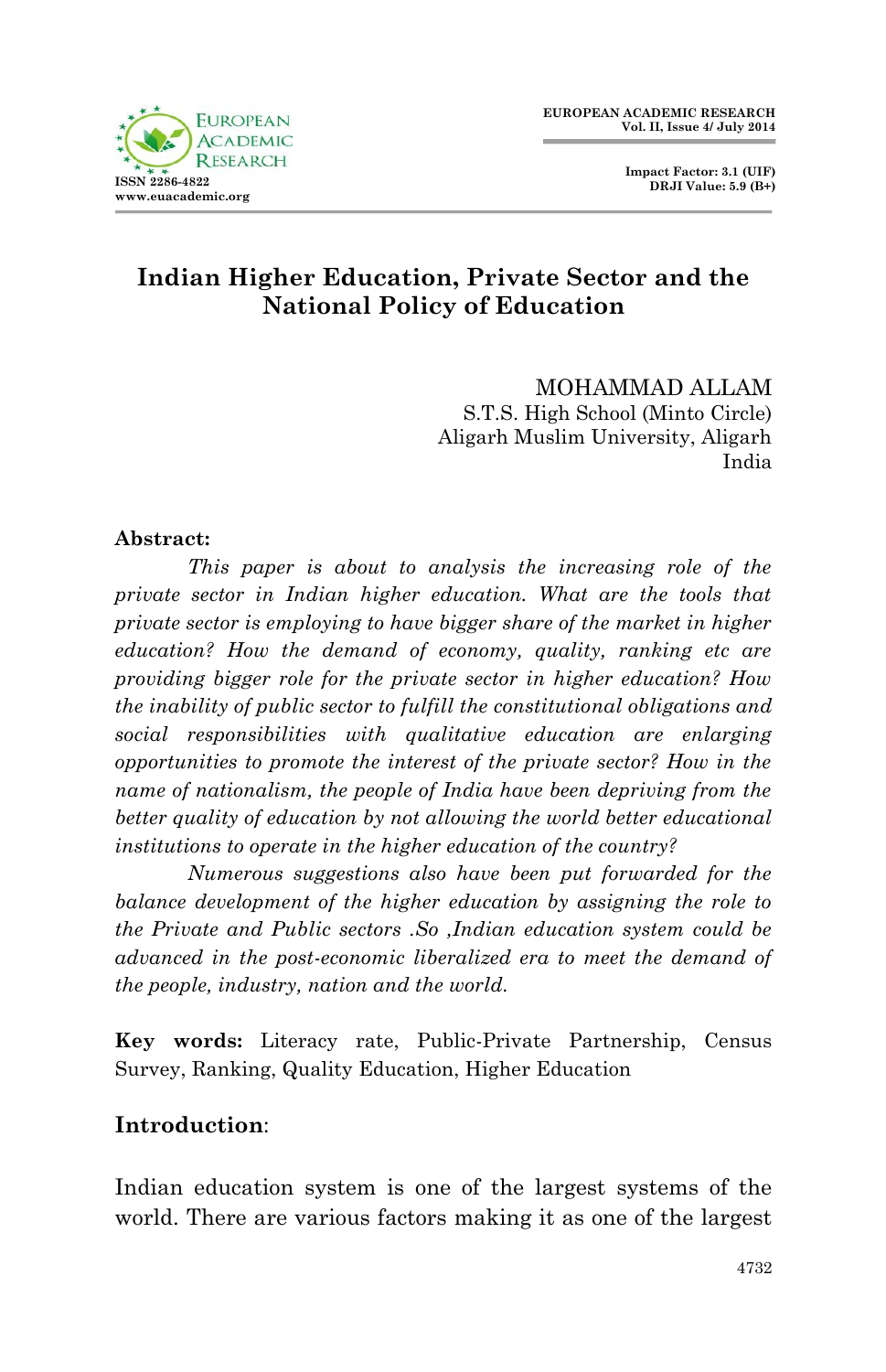#### Mohammad Allam*-* **Indian Higher Education, Private Sector and the National Policy of Education**

system. Among the various factors the growing population is one of the main concerns for the point of view of delivering education to all. The large population has made the public sector unable to deliver the qualitative education. According to the Census Survey (2011) the total population of the country is  $1210.2$  million.<sup>1</sup> In which as per the Census Survey (2011) there are 623.7 million male (51.74 percent) and 586.5 million of female  $(48.26$  percent) <sup>2</sup>. The large number of the children providing huge potential for growing of the education sector at every level in the country. As per data of Census Survey (2011) there are  $158.8$  million children in the age group of 0-06 years<sup>3</sup> which account 13.1 percent of the total population. The children between age group of  $06-14$  are  $23.35$  crore.<sup>4</sup> While on the basis of the estimate of National Commission On Population (2006**)** "The youth population in the age- group 15-24 years is expected to increase from 195 million in 2001 to 240 million in 2011 and then continue to decrease to 224 million in 2026. Its proportion to total population is expected to fall from 19 percent in 2001 to 16 percent in 2026."5. So, for the point of view of the future higher education private sector in India has huge potential to grow on faster rate.

The responsibility to educate Indian has been assigned by the constitution to the government which has been fulfilling by the government through various programmes and policies. But due to lack of resources and large growing population, the government has not delivered the required quality of education. In spite of the sixty seven years of effort, the illiteracy is still about 26 percent in the country. As per the Census Survey (2011) the literacy rate of India is 74.04 <sup>6</sup> . According to the Census Survey (2011) the male and female literacy rates are 82.14 and 65.46 respectively <sup>7</sup> . In regard to GER in higher education, FICCI (2012) reports that it has increased from 5percent in 1980 to 13.8 percent in 2010 with West India witnessing the highest increase over the last five years. 8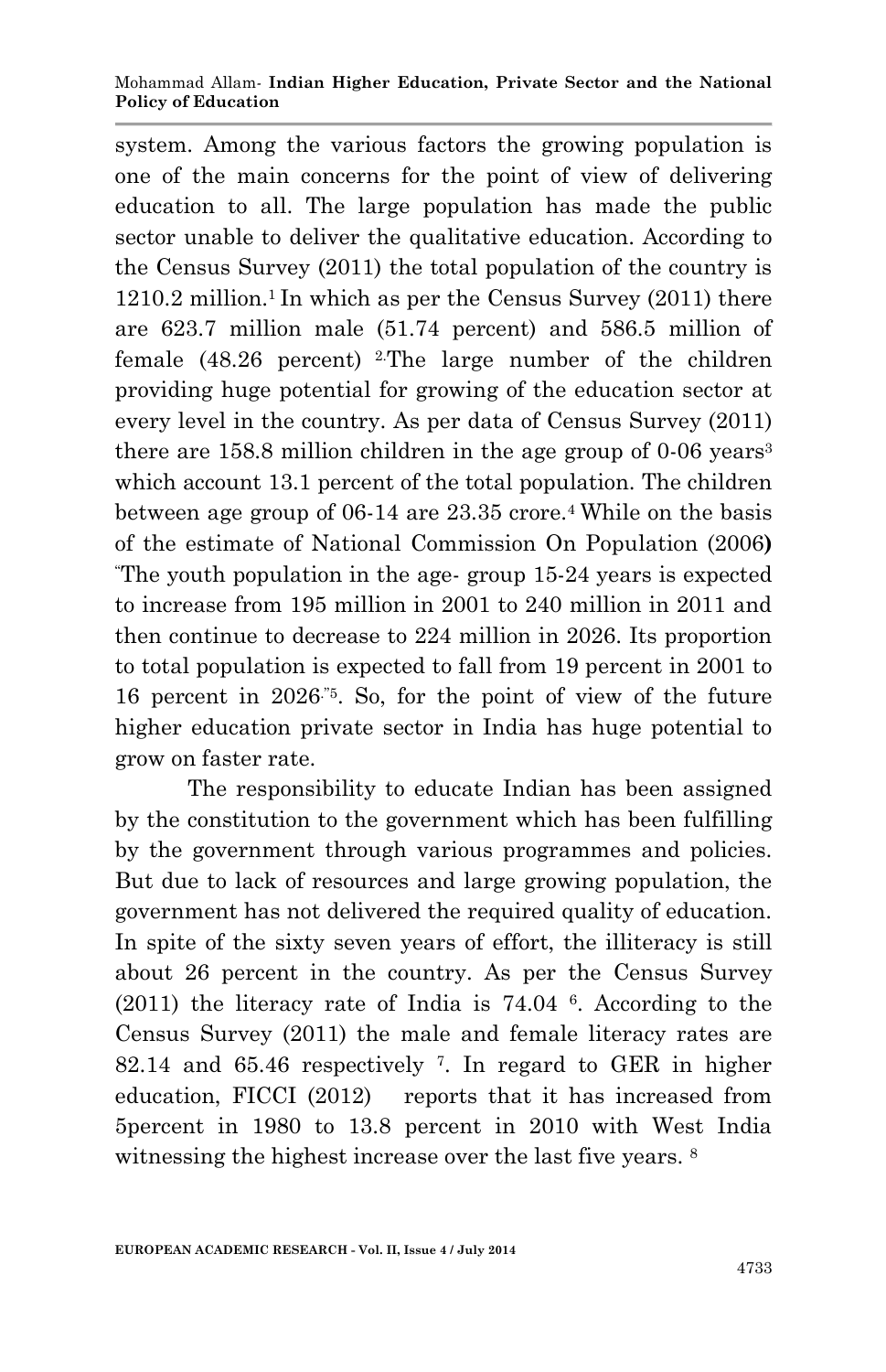Mohammad Allam*-* **Indian Higher Education, Private Sector and the National Policy of Education**

The major problems of Indian education are the 'Out of School children' and 'Drop Out from the schools' are still out of control from the hands of the government system of education which also a cause of low Gross Enrolment Ratio (GER) at Higher education level. According to UNESCO (2014) "For India, rates of non-participation in schooling for pre-school age children is 12.4 per cent and for primary school-age children, 6.4 per cent. The rate of exclusion for lower secondary schoolage children is 5.7 per cent. Given its large population size, India has the highest number of OOSC among the four countries with 11.9 million children not in school (ages 6 to 13)". 9The school drop rate as per data of SAARC Development Goals (2013) "for a primary class (I-V) was 27.0% during 2010- 11. It was 40.6% for elementary classes (I-VIII) during the same year".  $10$  If these twin problems would have been solved then Indian higher education could go ahead further in the term of expansion and quality. The private sector could play an important role in tackling of these two problems. Indian education sector is heading towards the world leading education sector and providing better scope for the private sector to play crucial role. The failure of the government to provide qualitative education in the country is one of the reasons for increasing role of the private sector. Many studies have shown that number of the enrolment and infrastructures have been increasing in the private sector than the public sector.

The Child labour is another problem of Indian education which has been checking the progress of the education. Instead of going to school, a large number of the children are working in numerious sectors of Indian economy which is keeping the percentage of children out of school and drop rate marginal. According to the report of NSSO (66th round of Survey) on child labour in major Indian States, 2009-10 in the age group of 5-14, the total number of the cases of child labour in India was 49, 83,871.11.In this case if the children have been given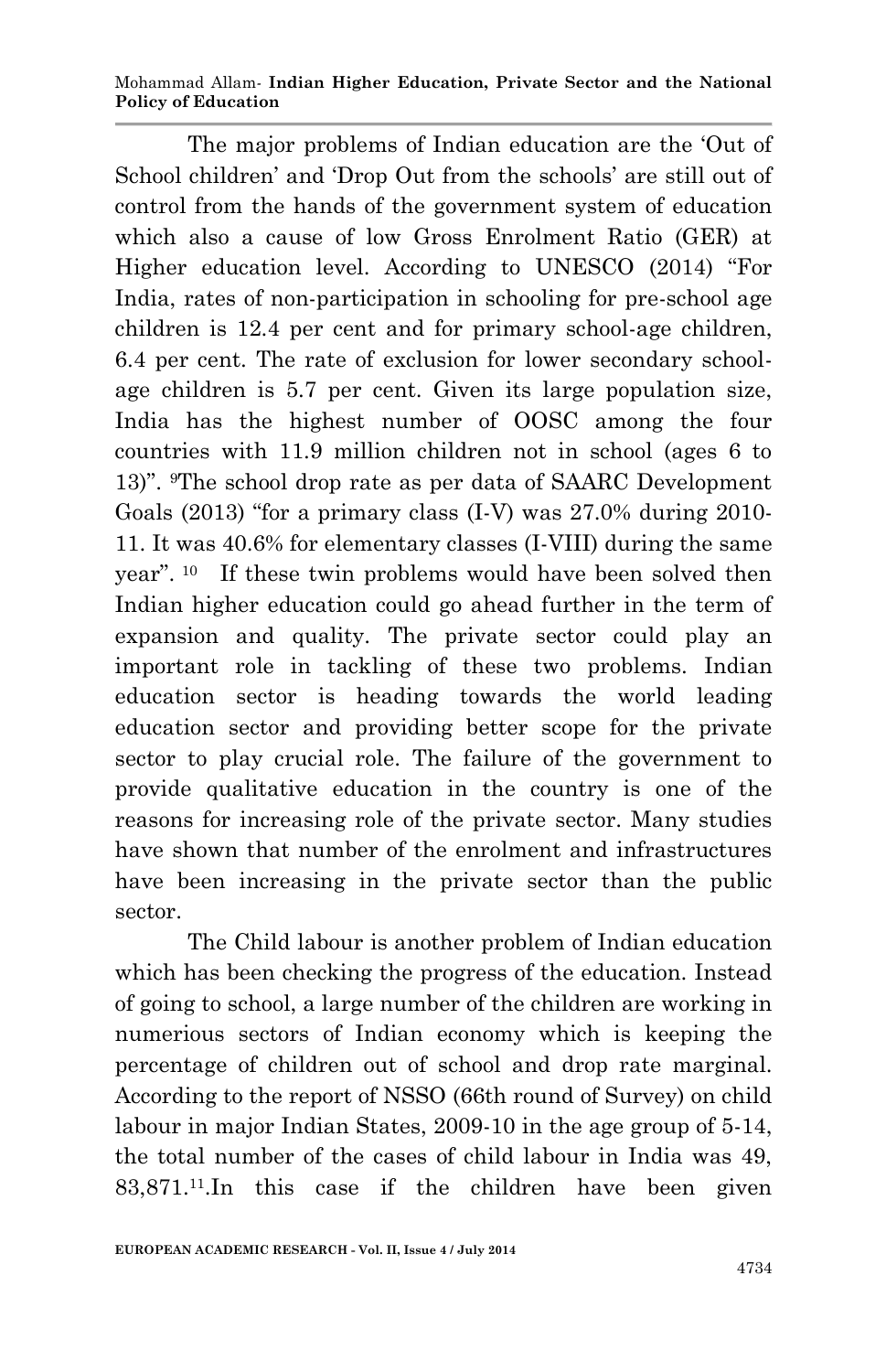opportunity for education, there would be vast scope of expansion for education from which the private sector could get benefits. The cost of education these child labours is very high. India Tribune reports that "It would cost \$760 billion over a 20 year period to end child labor. The estimated benefit in terms of better education and health is about six times that — over \$4 trillion in economies where child laborers are found".12. The cost of education for the children is very high which is not easy for the government to arrange and invest in the education. Here the private sector could increase its share by investing hugely in education at various levels.

In recent times due to effort of the governments, NGOs and awareness among the people the enrolment percentage is on rise which is an important sign of the development in education. Private sector is also have own share in rising number of enrolment. According to MHRD Annual Report (2012-13) "At the beginning of Academic year 2011-12, the total number of students enrolled, in the formal system, in the Universities and Colleges has been reported to be 203.27 lakh. Similarly, there has also been growth in different programmes in Technical Education as such, during 2011-12 about 13507 Programmes/Inst. are running and for the year 2011-12, the intake has been 30.14 lakhs"<sup>13</sup> .

The capacity to enroll the students in higher education and infrastructure built up, has increased manifold which has enhanced the graph of the education in the country in long run. It has created bigger role for the private sector in education. According to 12 Five year plan (2012-17) "There were only 20 universities and 500 colleges with 0.1 million students at the time India attained independence. This has increased to 611 universities and university-level institutions and 31,324 colleges as on August 2011"14. In this increase, for the last few years, the private sector role is crucial in establishing colleges and universities in the country. This has also increased the intake capacity of private and the government educational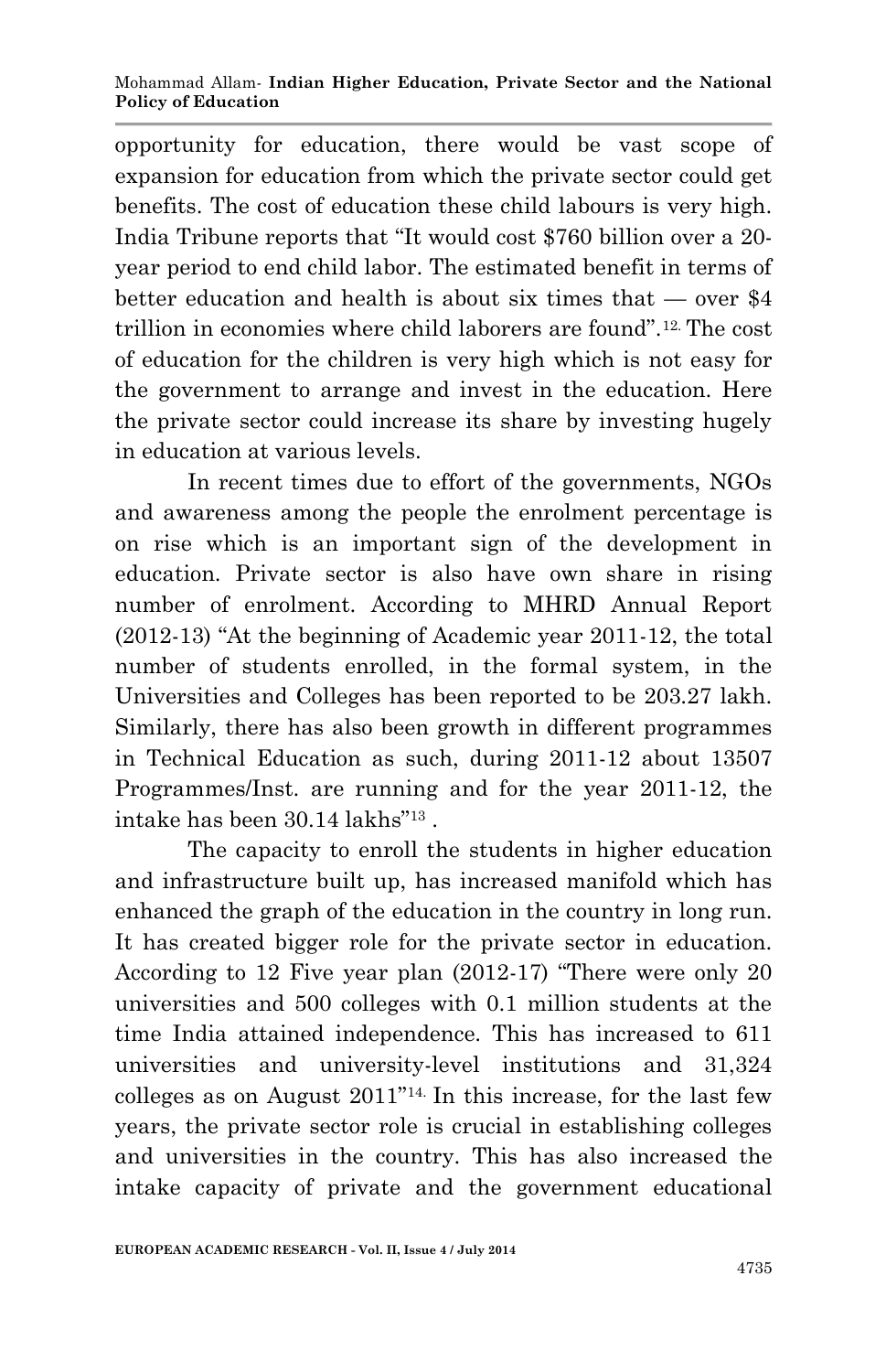institutions. According to AICT report for 2013-14,the total intake in Technical institutions in year 2012-13 was 2236743 in which 1761976 was enrolled in Engineering,385008 in Managaement,100700 in MCA,121652 in Pharma.5996 in Arch, and 8401 in HMCT. In the same year 2012-13, 190132 were added in the total.<sup>15</sup> The total intake in graduate programs and polytechnics in the year 2012-13 in UG/PG was 2236743 .In polytechnics it was 1212612.The total intake in both was 3449355 with increase in take of 724801 for the year 2011-12.<sup>16</sup> The total growth of polytechnics (Diploma/Post Diploma) in the country in the year 2012-13 was 3524 in which 96 institutions were added in the same year.<sup>17</sup>

These huge built up and increasing enrolment in the technical and professional courses has given private sector immense role for development. This has also given huge market for increasing profit to them by large intake in the various professional courses.

In spite of poverty of quarter population of the country, the cost of education is not a matter of concern for the Indian students. They are ready to pay for education both inside and outside of the country. According to the report of Indian Express (2014)that "Back home, too, students don't mind paying dollar rates for colleges that offer twin programmes or study abroad opportunities".<sup>18</sup> Yet the question of access to higher education is a matter of concern for millions of Indian students .In spite of all efforts from independence, the Gross Enrolment Ratio(GER) has still not reached to above 25 percent .According to FICCI Higher Education Summit (2012) on 'Higher Education in India: Twelfth Five Year Plan (2012-2017) and beyond' "The Government intends to achieve enrollment of 35.9 million students in higher education institutions, with a GER of 25.2%, through these initiatives by the end of the Plan period." <sup>19</sup> There are many reasons for hurdle in access of education. These reasons may be the lack of educational institutions, lack of quality and policy of the government, lack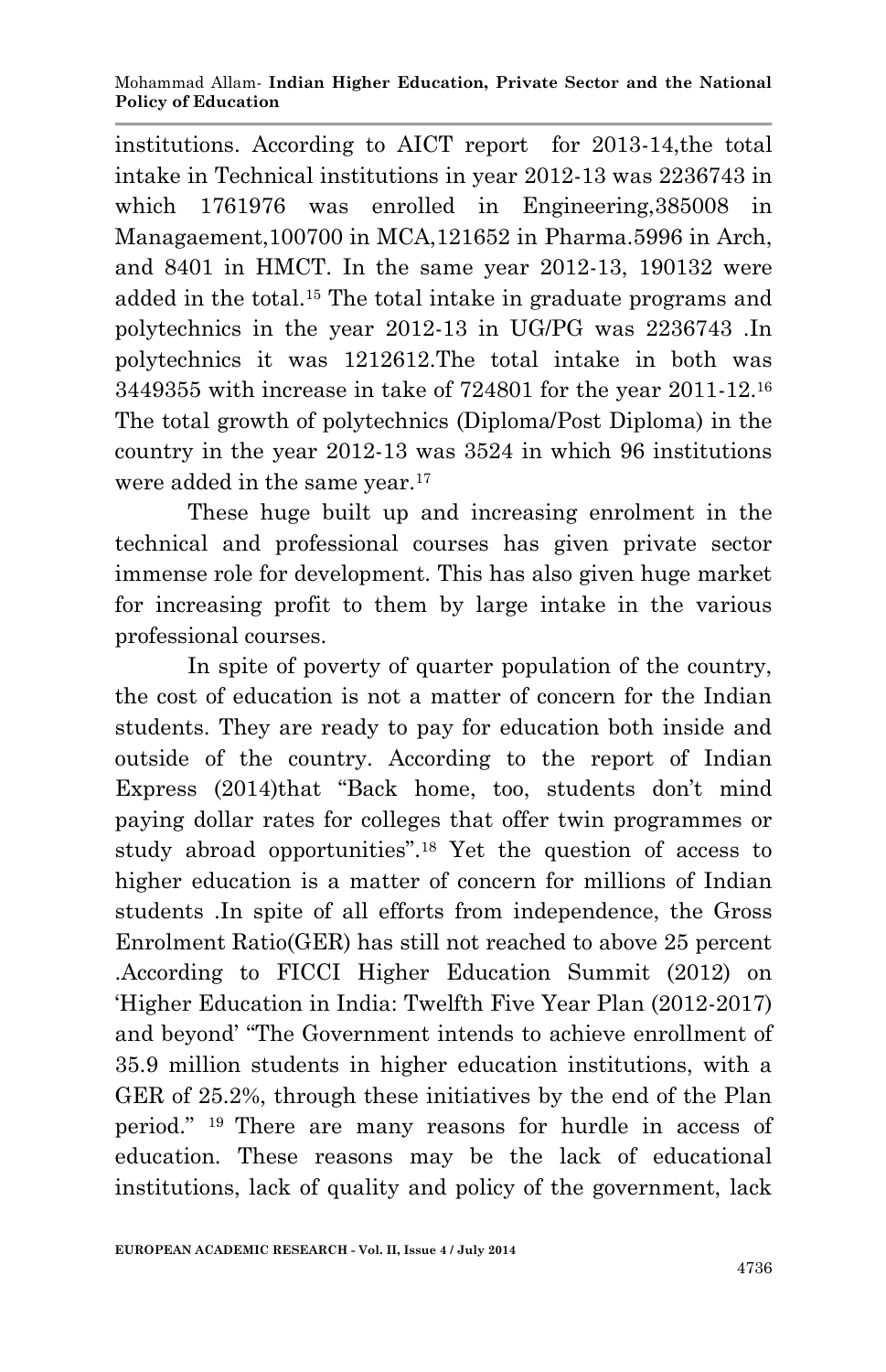of the ability to pay the cost of education etc. In this condition the private education could play a leading role in development of higher education in India by investing hugely at every levels of the education.

India is one of the fastest growing economies of the world. Her economy has been placed under 10 richest economies of the world. According to the report of City Group (2011) that predicted that "India to become the largest economy in the world by 2050, overtaking China and the US in the process."20 India would be in need of huge well trained man power to sustain the huge economy in the long run. The Economic Times (2011) reports on the basis of World Economic League Table report released by Centre For Economics and Business Research (CEBR) that "India, the world's 10th biggest economy in 2011, would become the fifth largest by 2020".<sup>21</sup> .In such condition the private sector could play crucial role in education as it has been playing in economy. The private sector has to lead the nation at both fronts.

India could get well trained human resources through promoting her education particularly higher education of both technical and non-technical. As per the study by Sardana (2013) "India needs to train 500 million skilled laborers by 2022 to meet its requirement and also for attaining the status of worldwide sourcing hub, government of India has mobilized private industries to address the issue and has sought to embark upon for the country lucrative business opportunity estimated at more than \$20bn."<sup>22</sup> In the same study by Sardana (2013) states that to meet the future requirement "the Prime Minister Council called for "creation of a pool of 500 million skilled people by 2022."<sup>23</sup> against the current 40 million people. Again the private sector has been assigned a responsibility to create and train the men power.

What about the quality of the trained men power? The quality of available men power is not up to the expected standard. According to the report of Hindustan Times (2011**)**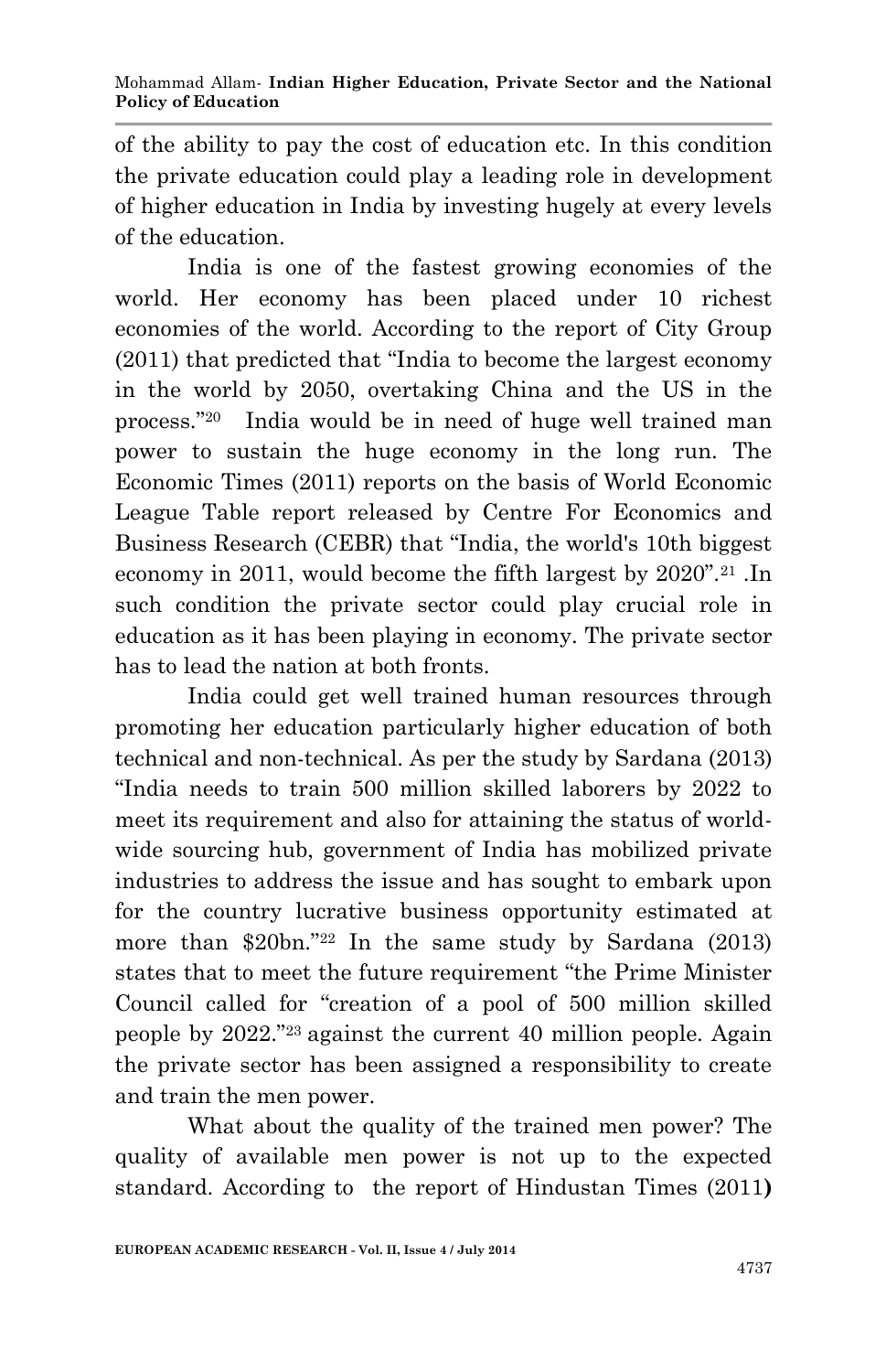that "India may be the biggest producer of engineering graduates across the world, but about half the number can't match Class 7 students of the Central Board for Secondary Education (CBSE) when it comes to English grammar skills."24In another study as reported by the Wall Street Journal (2012) the "Aspiring Minds based its conclusions on a so-called "employability test" it conducted on 32,000 MBA graduates from 220 business schools across India. The test, which quizzed graduates on topics ranging from grammar to quantitative analysis, found that only 10% of those tested had skills that recruiters typically look for while hiring management graduates."<sup>25</sup> .

## **Question and the purpose of study:**

In the light of the above discussion about the various aspects of the economy, population and national education, certain questions have been raised to understand the changing policies of national education and increasing role of the private sector in Indian higher education. How the various tools that private sector is employing to increase share in education market at higher level. In term of national educational policy, how the priority area of the nation has been changing from constitutional obligation to the demand of the market? How the private sector in the name of the demand of the economy, quality, ranking etc. strengthening its hold over national education and promoting own interest in education market? How the private sector is trying to dominate the education market by using the concept of nationalism to put out the foreign institutions from Indian educational market?

The purpose of the present study is to explore the possible answers of the above mentioned questions in the light of the study of the educational policy and available data related to it. With the available data on various problems it has been tried to find out the extent of the increasing role of the private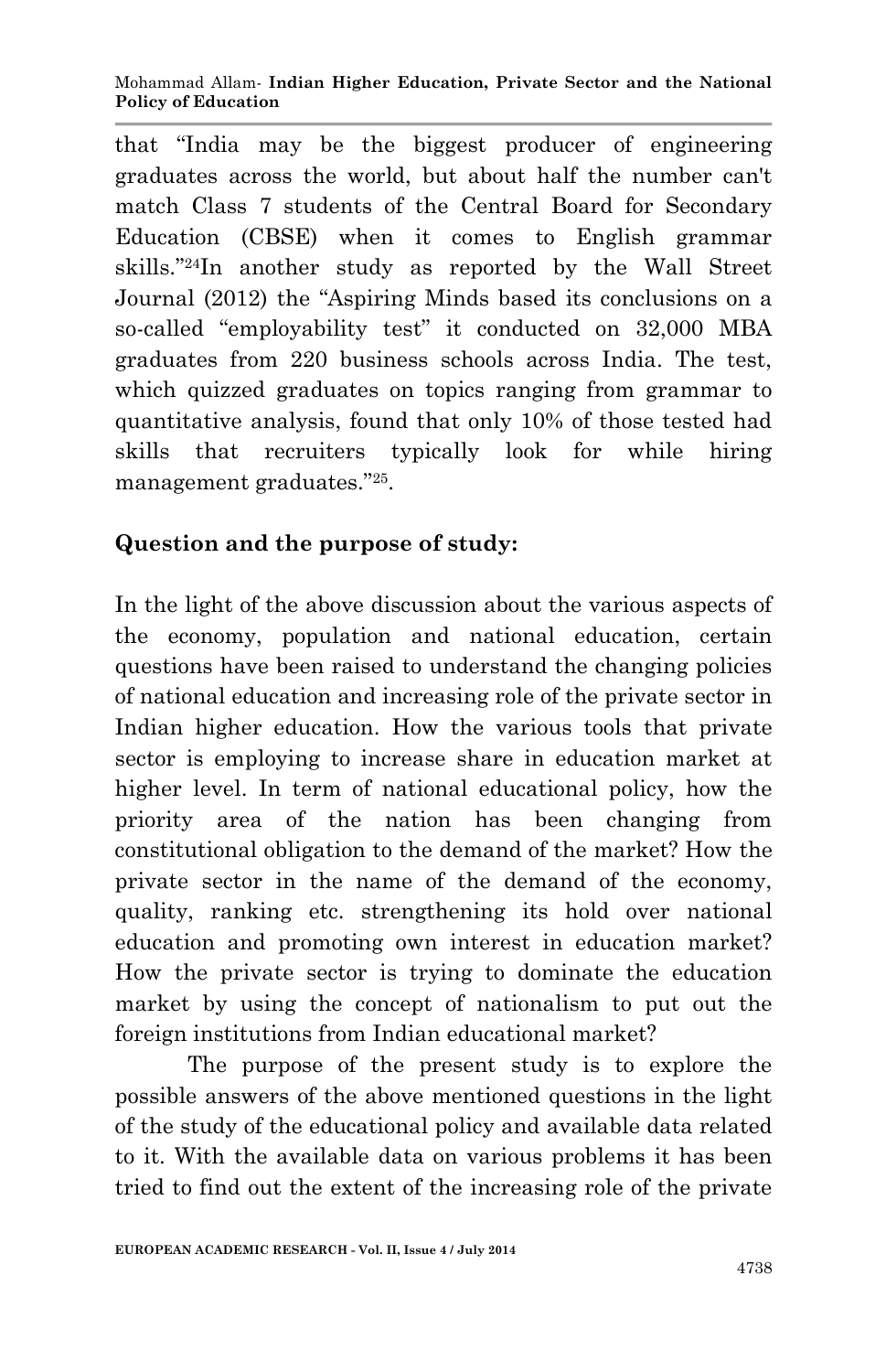sector. It has been further tried to suggest numerous steps for the betterment of the education. So, the role of private sector could be assessed in higher education of India and the areas where due to failure of public sector have expanded the scope for private sector.

### **Changing national policy of education**:

At the time of Independence, the country was suffering from mass illiteracy, unemployment, balance of payment, communal strife and health crisis. The education was considered the remedy of all the problems faced by the nation at the time of independence. It was assumed that by educating the masses there would be improvement in all the spheres. Even the quality of education was assumed as a byproduct of the mass education.

The condition of education of the country in present after 65 years of independence could be understood from the data provided by ASHE (2013) that "Higher education in India has witnessed an impressive growth over the years. The number of higher educational institutions (HEIs) has increased from about 30 universities and 695 colleges in 1950-51 to about 700 universities (as of 2012-13) and 35,000 colleges (as of 2011- 12) as per a recent UGC report. With an annual enrolment of above 25 million (including enrolment under Open and Distance Learning system), India is today ranked as the third largest higher education system in the world after US and China". <sup>26</sup> Certainly this is an impressive growth of education of the country.

At the time of independence the responsibility to educate the people was vested to the government. The mantra of mass education was declared as ultimate aim of the education policy of the nation. The Article 45 of the constitution states that "The State shall endeavour to provide, within a period of ten years from the commencement of this Constitution, for free and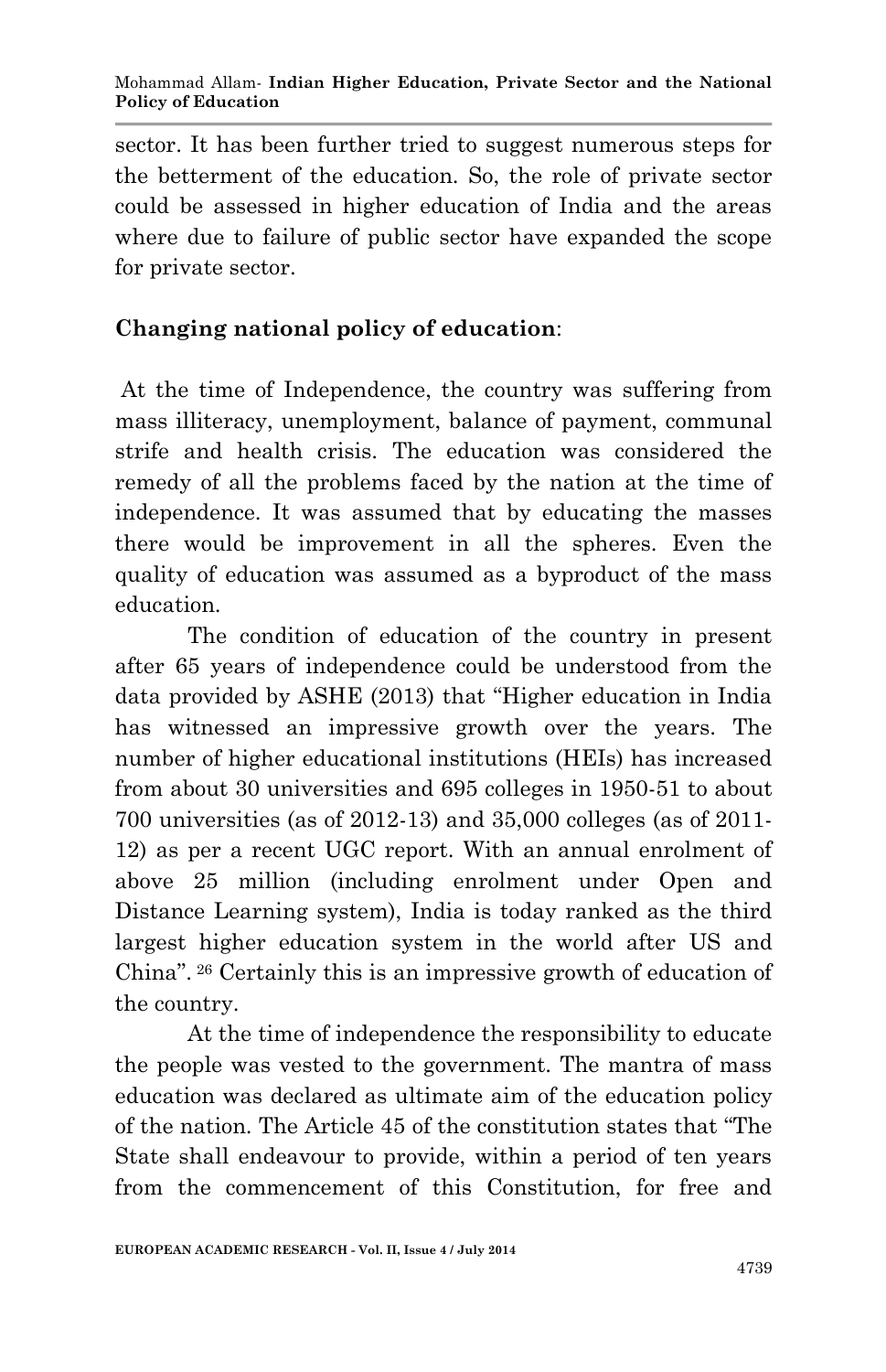compulsory education for all children until they complete the age of fourteen years."<sup>27</sup>

The government led the foundation of education by establishing numerous institution of both technical and nontechnical. The Educational infrastructure was initiated at various levels. The government established educational institutes of national importance. The University Grants Commission (UGC) was founded in 1956. This commission was entrusted with the responsibility to develop higher education in India. The University Grants commission Act(1956)states that "It shall be the general duty of the Commission to take, in consultation with the Universities or other bodies concerned, all such steps as it may think fit for the promotion and coordination of University education and for the determination and maintenance of standards of teaching, examination and research in universities".<sup>28</sup> Numerous state Boards including ICSE and CBSE boards were established to strengthen the secondary and higher secondary education in the country. The government also established numerous national institutions of importance to strengthen the quality of education in the nation. As per the list of Ministry of Human Resource Development  $(2014)$ , there are forty institutes of national importance.<sup>29</sup> which serving as models institutions for other institutions in the nation.

The government of India took many steps from time to time for the mass education, after Independence. First the country made constitutional provision for mass education and later launched series of programmes to achieve the mass education. The Encyclopedia Britannica writes that "from the 1950s to the '80s, the number of educational institutions in India tripled. The primary schools, especially, experienced rapid growth because the states gave highest priority to the universalization of elementary education in order to fulfill the constitutional directive of providing universal, free, and compulsory education for all children up to the age of 14.30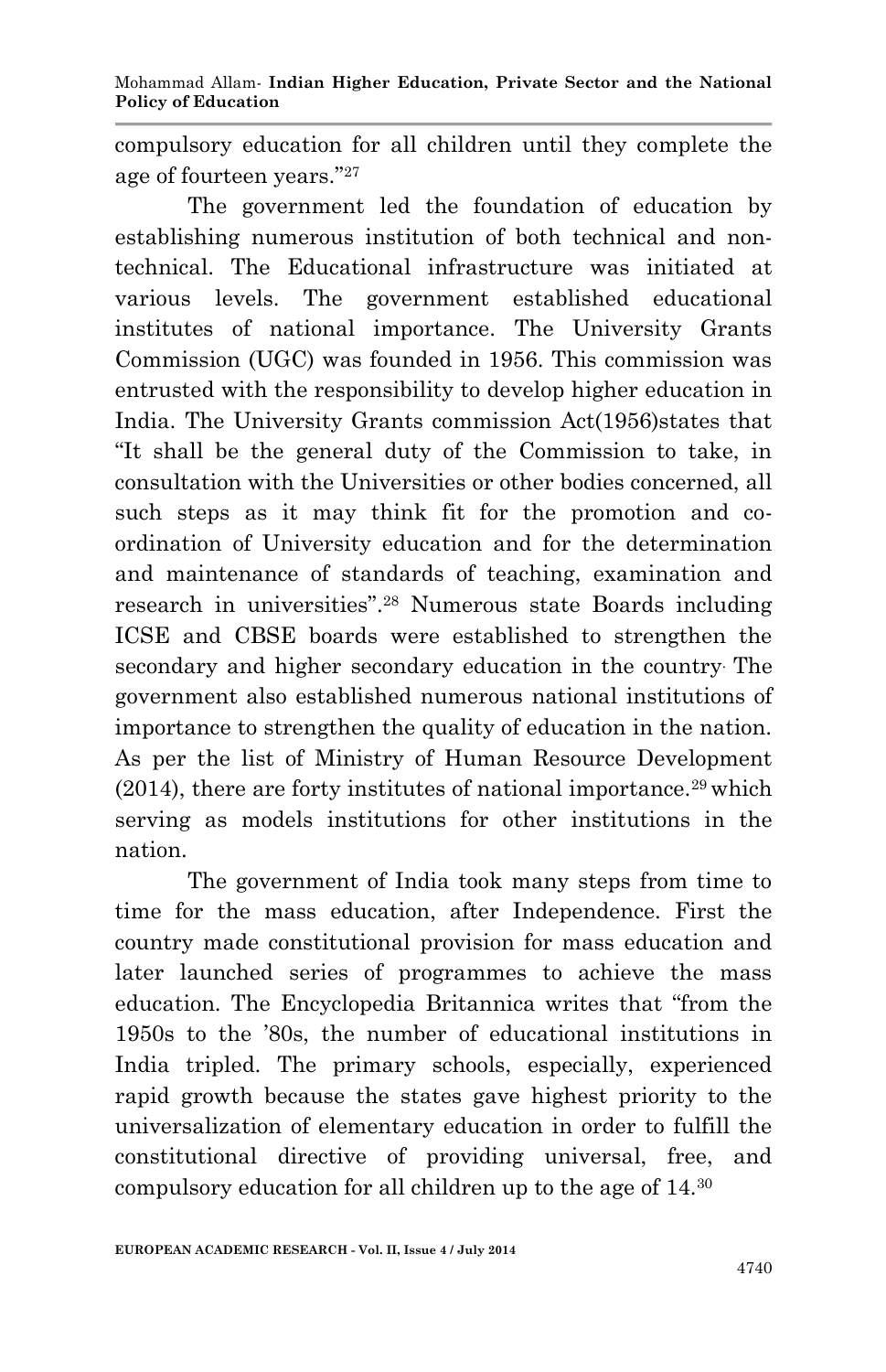Mohammad Allam*-* **Indian Higher Education, Private Sector and the National Policy of Education**

The trend of institutional building and mass education successfully ushered India into an era of liberal economic policy in 1991. The liberalization of economy created the market for well-trained manpower which brought the changes in the educational programmes and policies of the nation. The role of the private educational institutions increased in the postliberalized era. The demand of qualitative education rose from the policy maker to educational institutions and from the private sector to the government to meet the need of the economy. The quality of education which was producing men power could be judged from the study of Anand (2011) which states that"75% of technical graduates and more than 85% of general graduates are unemployable by India's high-growth global industries, including information technology and call centers, according to results from assessment tests administered by the group."<sup>31</sup>

The mantra of quality education became the buzz word for the Indian education to meet the demand of the economy which made the changes in the programmes and policies of the education. More and more emphasis was given on enhancing the quality of education particularly in technical education. It was assumed that growing demand of well trained men power through quality education could not be met by the public sector alone. So, private sector were allowed to enter into Indian education market. The big business houses and industrialists established schools, colleges and Universities to produce more and more man power required by the economy. The report of ASHE (2013) confirmed the increasing involvement of the private sector in post liberalized era of educational expansion when it reports that "The public expenditure in higher education remained close to 1% of the country's Gross Domestic Product (GDP) over the years, which has been quite low in proportion to the burgeoning requirements of this sector. This has led to an exponential growth of private sector institutions. The number of private HEIs has increased by more than 60%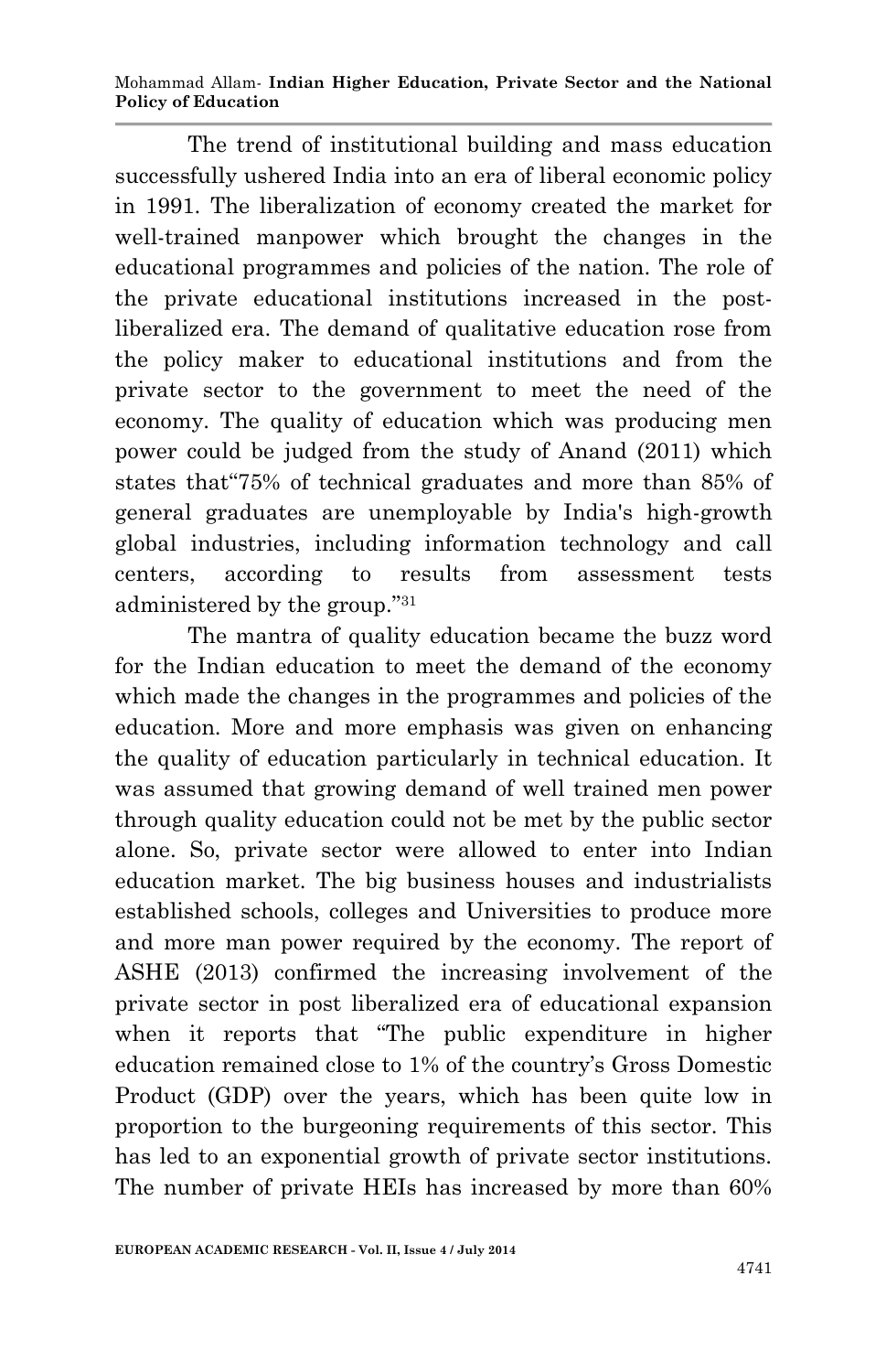during the five year period between 2007 and 2012… As a result, the share of private sector in terms of total HEIs has increased to about 64% in 20122". 32.

The quality at primary level was also considered. The other problems of primary and secondary levels like 'out of school' and 'drop out from the school' were tried to solve at priority basis. The problem of 'drop out' was one of the main hurdles in achieving the goal of mass and quality education. According to the data of UNESCO (2011) "the dropout rate of the country was 1674 million". <sup>33</sup>

To encourage the participation of private sector many new ideas were floated in policy matter of Indian educational system in post liberalized era. These were:

- **A.** To allow more and more private institution in the education sector of the nation.
- **B.** The Concept of Public(government) and Private partnership in education(after successful venture in economy in post-liberalized era, when well protected and successful public sectors were handed over to the Private companies through disinvest in the name of quality management etc ).
- **C.** To allow the foreign educational institutions to produce the required qualitative manpower.

To ensure the demand of the economy and strengthening the position of private sector the two important concepts –the quality of education and ranking of the educational institutions were advanced in the policy making of the nation. The quality of education could not ensure but the ranking system strengthening the position of private sector in higher education. There are differences in aims and objectives of the Public and private education institutions in India. The aims of the Public sector are to fulfill the social and constitutional obligation by providing education to the citizen of the country in minimum cost. The aim of the private institutions is to maximize the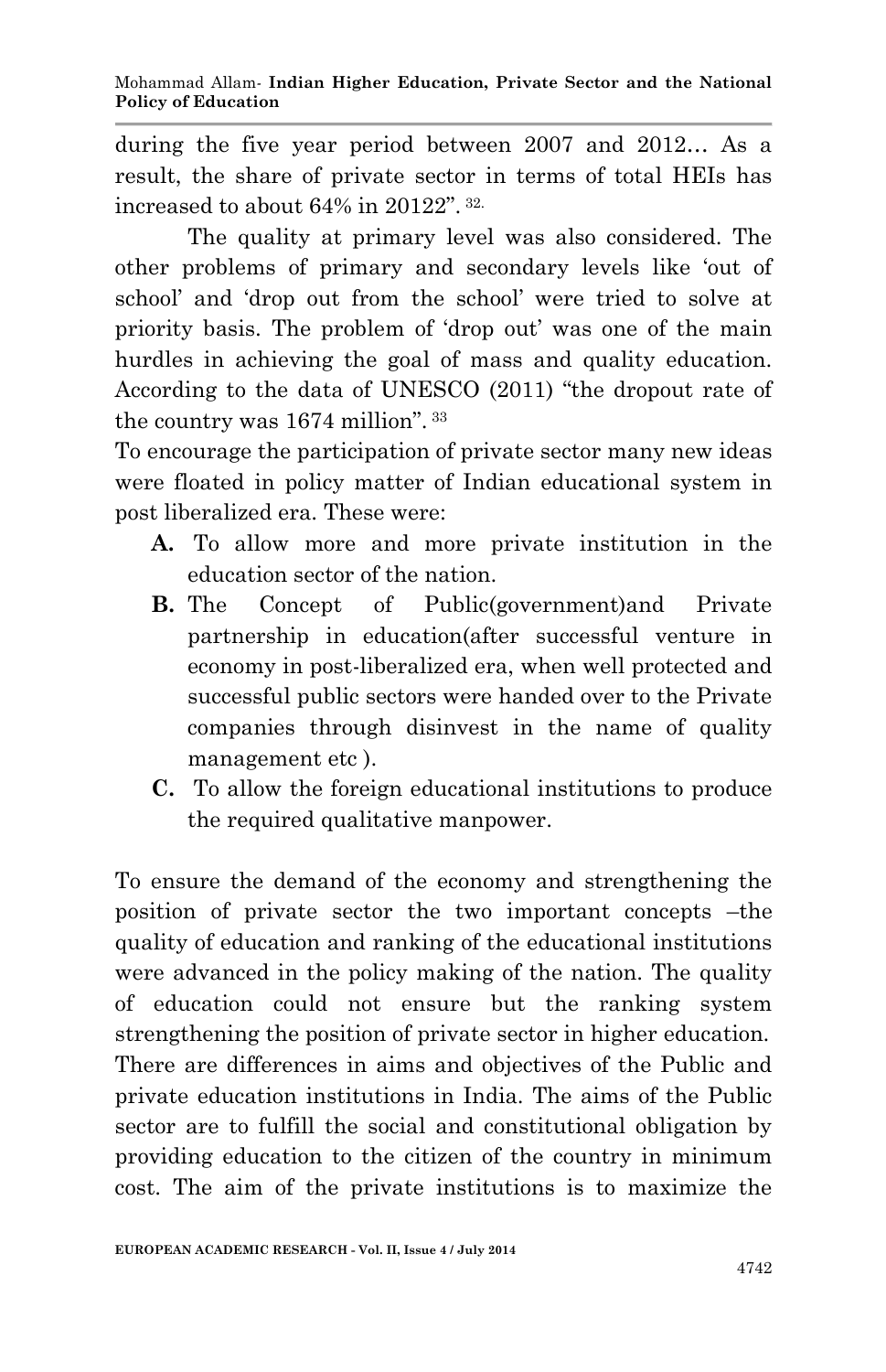profit by providing the qualitative education to meet the demand of the economy. This can be seen in the cost structure of the various courses of the public institutions. The cost structure of private institutions proves that private sector treats education as an industry.

# **Three Broad National Policies in Higher Education in Post-Liberalized Era:**

In the post-liberalized era, the Indian education system has been characterized by the three broad policies to strengthen the national education system and meet the demand of the people and economy. These policies are:

**The policy of Quality education**: The failure of public institutions on the front of qualitative education provided an opportunity to private sector to enter and consolidate its position in Indian education sector. Among the numerous challenges, the most three important challenges as the FICCI Higher Education Summit (2011) declares are: Access, Equity, and Quality" <sup>34</sup> .

The concept of quality education has been assumed a tool to check the mushrooming of the sub-standard educational institutions in the country. But it has been found that it is promoting the cause of the private sector in education. The increasing numbers of the private institutions in the education to deliver the education is an example. According to FICCI Higher Education Summit (2011) the State Private Universities (SPUs) has increased from 6 in 2005-06 to 94 in 2011,out of 130 Deemed Universities 73 are in private sectors and affiliated colleges from 5748 in 1990-91 to 31,324 in 2010-11.<sup>36</sup>

 The policy of quality education has also been implemented at primary level to get regular supply of well developed men power in large quantity at higher level .The two most important programmes-'Sarva Sikshha Abhiyan' and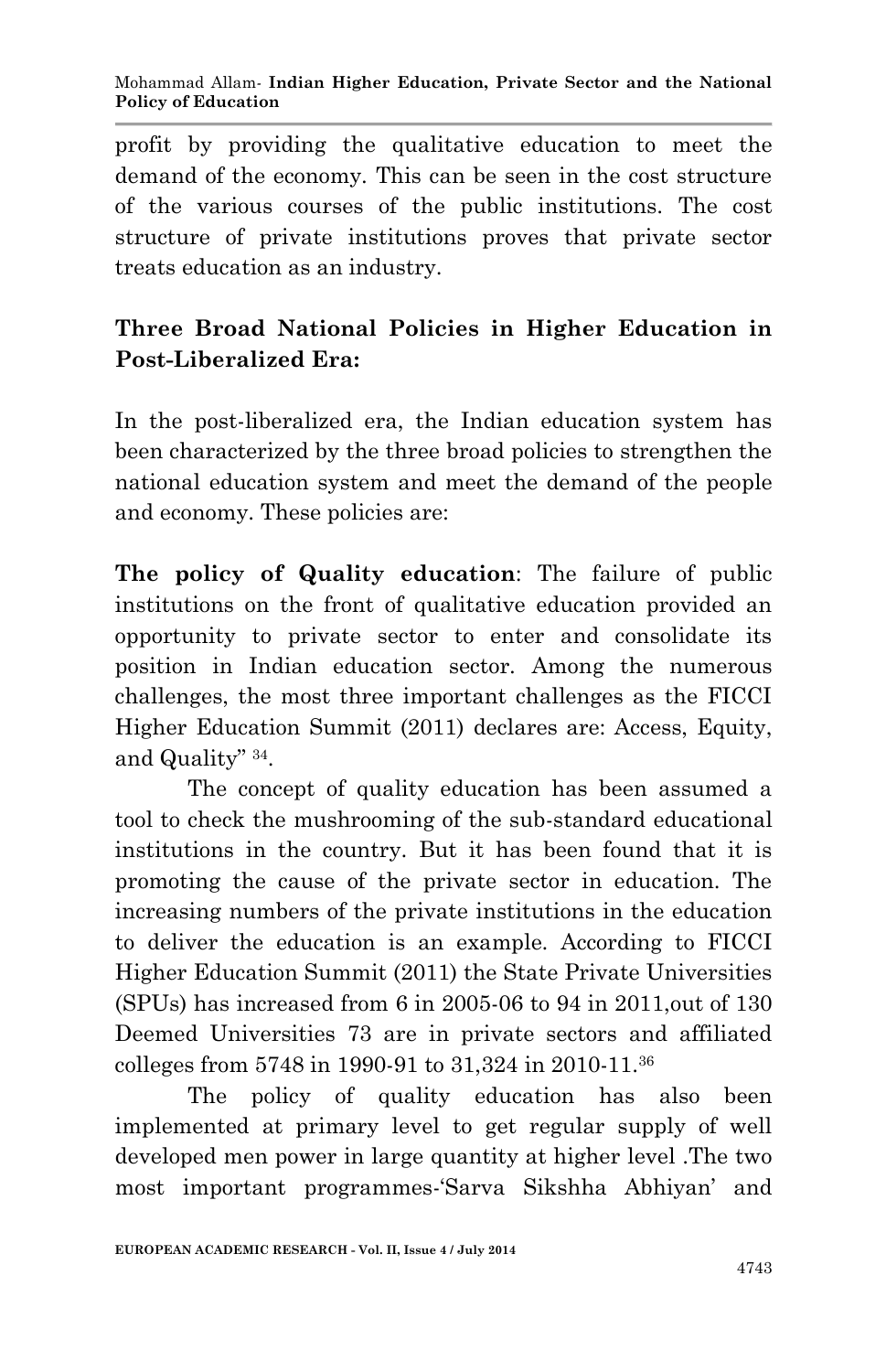'Right to Education Act' were launched for universalization and qualitative education at primary level. Yet the quality at lower level is a matter of concern to justify the massive investment by the government.

In the name of quality of education the private sector has been promoting in Indian education. If the quality of education is so important, then the foreign higher educational institutions should be allowed to operate in the country. The pending of The Foreign Educational Institutions (Regulation of Entry and Operations) Bill, 2010 in the parliament should be cleared as soon as possible.

**The Policy of Public-Private partnership (PPP):** The Public –Private partnership is a policy of collective responsibility to impart the education to the people in the country. The PPP model is based on the experience of the successful integration of Public-Private partnership in economy after liberalization. The policy of Public-Private Partnership has been advanced by the private sector of the country to promote the quality education, building required infrastructure, produce the well trained men power and to meet the need of growing population of the country.

There is huge educational market in India. The value of Indian education market is about \$ 40 billion Dollars. The report of CLSA (2008) states that "We estimate the Kindergarten to Grade 12 (K-12) segment at US\$20bn, private professional colleges at US\$7bn and tutoring at US\$5bn. These are the largest segments of the total private education market that we estimate to be worth some US\$40bn. Other meaningful and fast-growing areas include vocational training at US\$1.4bn, test preparation at US\$1.7bn and preschools at US\$1bn. Our proprietary work indicates a growing shift towards private schooling. India's 75,000 private schools account for 7% of total institutions, but enroll 40% of the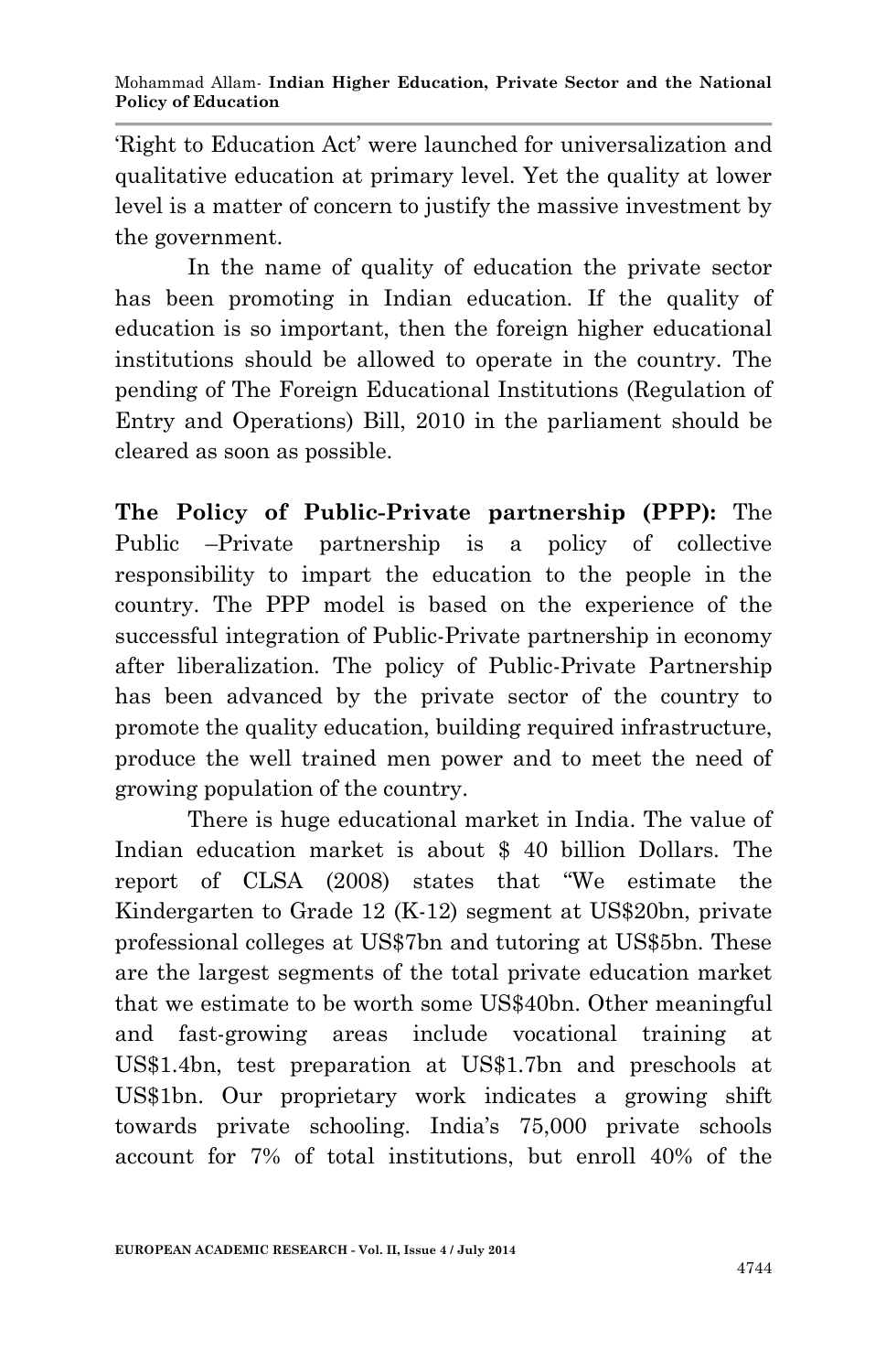country's 219 million students – even as some 142 million children are not in the school system". <sup>35</sup>

The other objective of PPP is to use the talents of the public sector for the advancement of private sector .The products of premier Indian technical institutions and others are leading the education of private sector. The huge profitable education market is behind the proposal of public-private partnership model. The ASSOCHAM (2013) advocates the PPP policy in these words "Due to capacity constraints of quality higher education, nearly eight lakh Indian students spend over Rs. 10,000 crore in the year of 2012-13 on studies abroad underscoring the need for completely deregulating the education sector and going in a big way for public private partnerships (PPP)". <sup>36</sup>

**The Policy of Ranking**: The policy of ranking is another policy advanced by the private educational sector to control the market of billion dollars. This policy helps the government to check the performance and finance to non-performed educational institutions. This policy has become so important that University Grant Commission has made provision for assessment and accreditation of higher educational institution by NAAC for grants and other benefits .This policy of ranking is also benefitting the private sector to attract the students (consumer for them).The better would be the ranking of an institution the better would be the chance to attract the students. In India, India Today introduced (India Today-Nielsen Survey) ranking of the colleges and the Universities in 1996.which helped the private sector to create own space in the education market of India.

The institution whose awarding of ranking is accepted worldwide is the Times Higher Education Ranking .which helps in the comparative analysis of the educational institutions worldwide.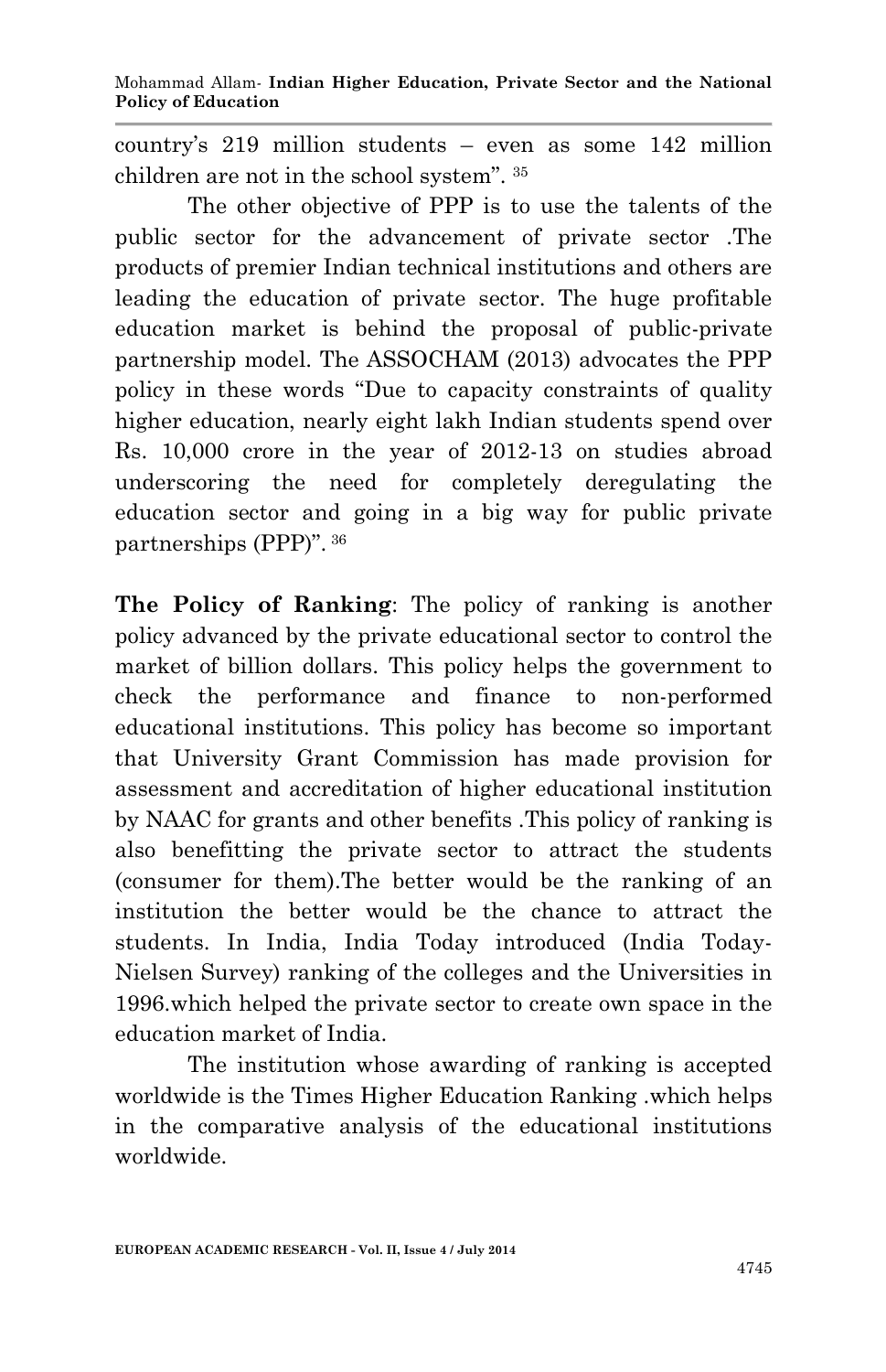Mohammad Allam*-* **Indian Higher Education, Private Sector and the National Policy of Education**

The another aim of this ranking system is to give upper hand to the private educational institutions against the public educational institutions to attract the large number of the students .while the relevance of any educational institution can be seen in its aims and objectives. How the public and private educational institutions could be equal in ranking when they have different aims and objectives of their establishment? .The government institution operates on the principle of positive discrimination for social justice on the directives of the constitution of the country and private educational institutions on the principle of f earning profit.

There may other purpose of ranking is to outclass the public institutions in performance and force the government to adopt the policy of PPP to provide an opportunity to the private sector to increase its share in higher education.

There is no doubt that the public higher educational institutions are playing important role in the advancement of Indian education and economy. There is need to further improvement in their quality of education. But in the name of quality and ranking they could not be sacrificed to advance the interest of the private institutions. Both sectors have to improve their performance and could be judged on the basis of their aims and objectives for which they were founded. If ranking is determinant of quality then no educational institution of India is in the list of 200 best ranked institution of the world. If privatization is remedy of the education in term of quality and ranking then the citizen of the country deserve to be served by the better ranking higher institutions of the world.

**Need to reconsider the course of action:** There is needed to re-examine the education policies in the various perspectives of the nation. The programmes, Policies and plans should be reconsidered in the light of the needs of the nation. It would be better if the country achieves hundred percent literacy rates. The policies should be used to promote the social equality by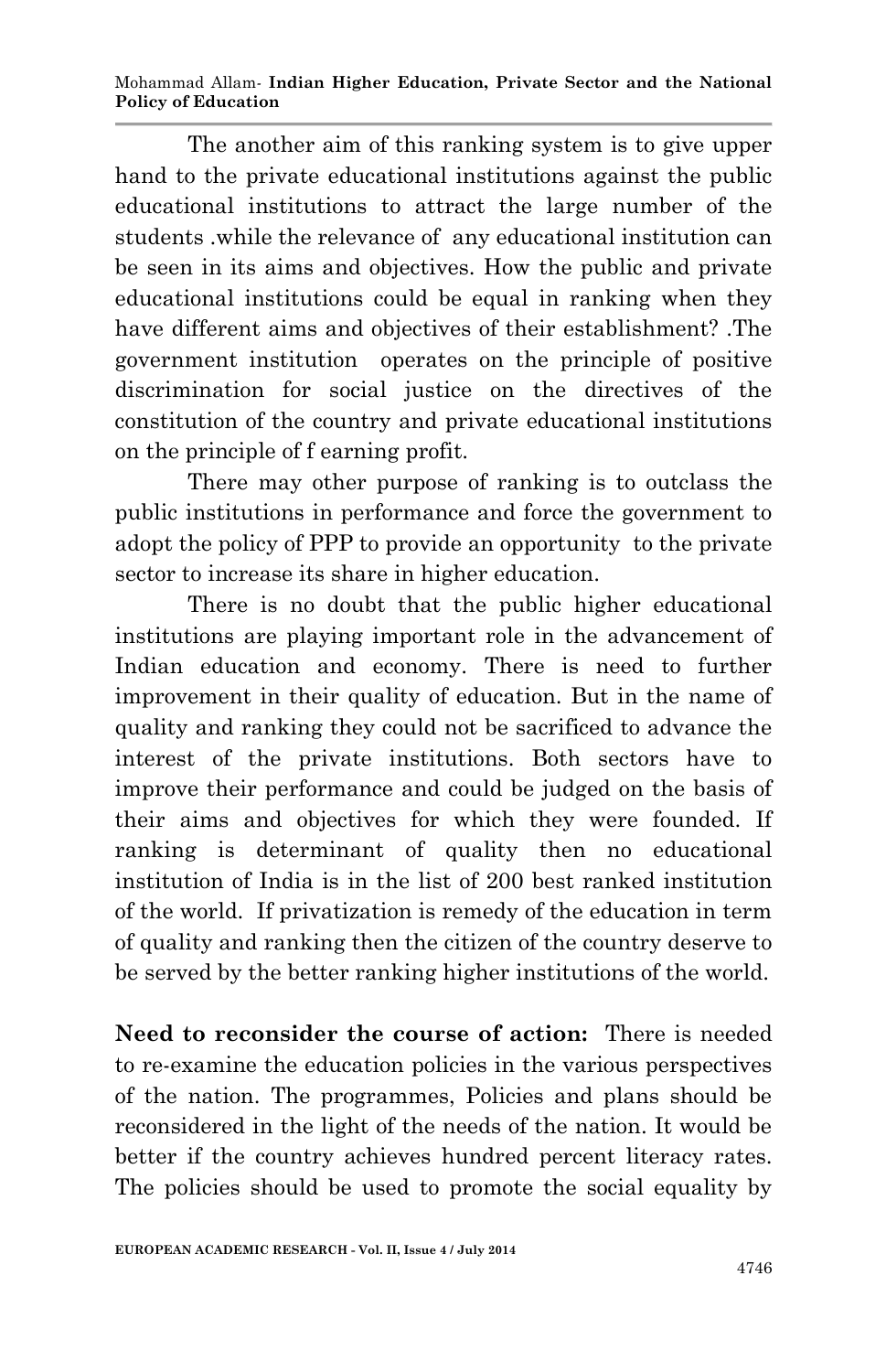providing the people same chance of educating themselves. The UN International Covenant on Economic, Social and Cultural Rights (1996) made the governments of world to provide higher education to their citizen .It declares (Article 13(2) c) that "Higher education shall be made equally accessible to all, on the basis of capacity, by every appropriate means, and in particular by the progressive introduction of free education" .<sup>37</sup> It should be used for development of economy by providing the best human resources. It should be a mean to integrate the nation with the education and economy of the world.

There should not be any particular approach to allow the private sector to earn huge profit on the cost of the people, community and nation. There should not be politics of ranking for determining the quality of education of the educational institutions. There should be consideration of the aims and objectives for which they were founded. All those educational institutions should be allowed to function which serve the interest of the people and nation better.

In the light of the analysis of policies of the nation the following points should be considered in finalization of educational policy for the betterment of the education of the country.

- 1. The policy of the education should be the pro-people, community, society and nation. The responsibilities that have been assigned to the government by the constitution should be given priority.
- 2. The education should be seen in the term of all round development of the nation, not only in the term of market and economy. There is need to see the education as a tool for social reconstruction and strengthening of political system by promoting the democratic principles in educational policy.
- 3. The performance of educational institutions should be evaluated on the basis of aims and objective for which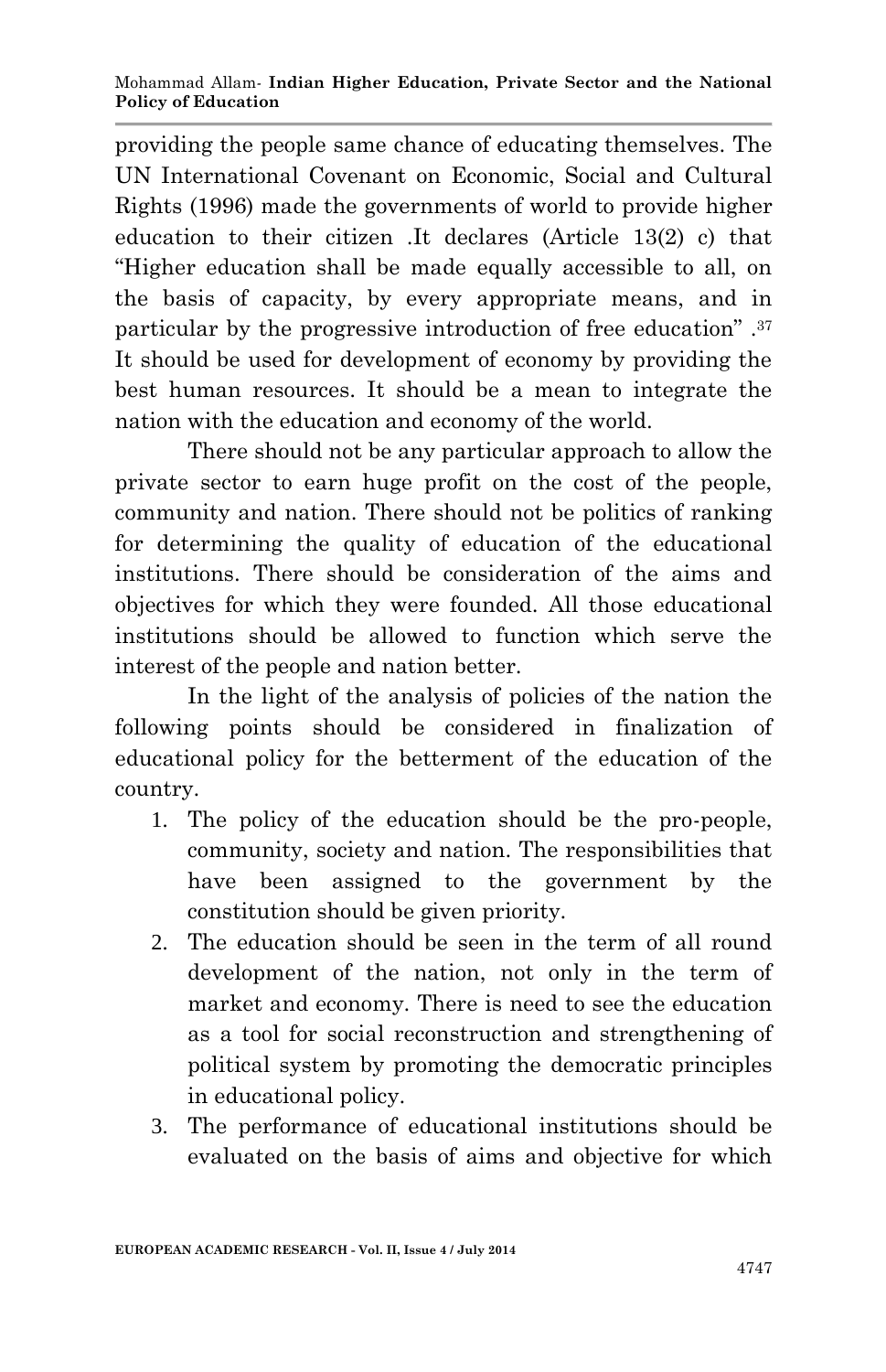they were founded, not on the basis of particular parameter to meet the interest of a particular section.

- 4. The quality of education should be ensured not only for the demand of the market but also for the points of views of the society and nation. The society and nation could also get quality people for their betterment. The philosophy of well being of all should be considered the progress of the nation not the progress of industrialist and businessmen alone.
- 5. There is need to restructure the educational sector to promote the quality in education. Both the public and private sector should work together from primary to higher education to benefit the nation. There is no need to allow the function of the private institutions in lucrative area of higher education and the government to work only in that area where there is no return on investment.
- 6. The ranking of the private and public educational institution should be done separately. This would be injustice to evaluate the two separate entity founded for different causes evaluated equally and on the same parameter.
- 7. There is need to check the growth of the monetization of education for the purpose of meeting constitutional obligation and social justice. The government should allow only those business men and industrialists to open schools and colleges on non-profit model as Foreign University Bill demands from foreign educational institutions. The government should not allow the profit seeker to earn double profit in the name of serving the society.
- 8. There is need to grant autonomy to the educational institutions for better qualitative education. There is need to fix the accountability towards the people, society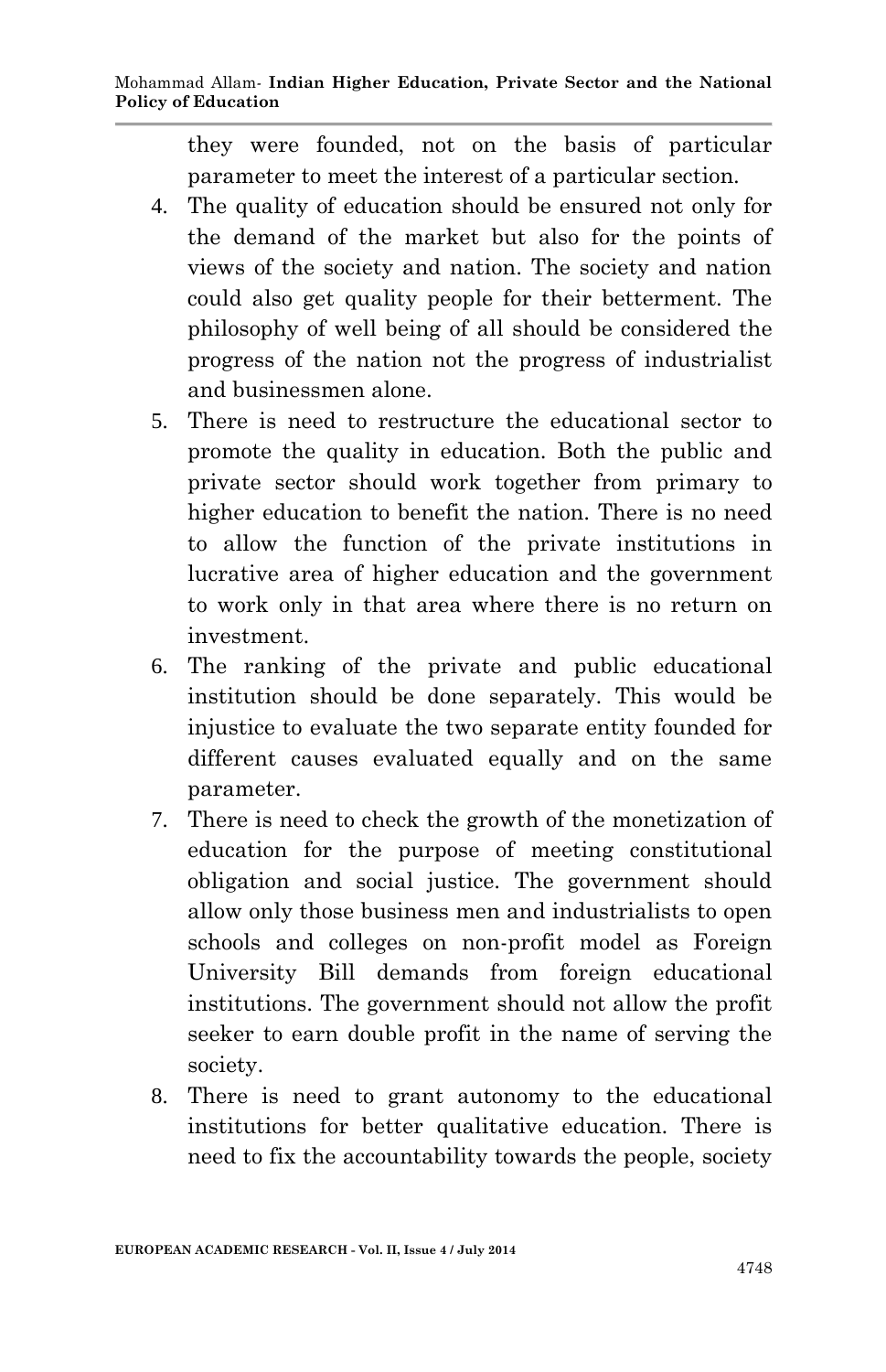and, nation .The private sector should not be allowed to earn huge profit without accountability.

- 9. There is need of balance development of all the sectors of the education. There should be concern for quality of every sector. This is not justice to implement the policy of ranking at higher level but leave the primary and secondary levels without any parameter to check the quality.
- 10. The Foreign Educational Institutions (FEIs) should be allowed to operate in the country for providing better quality of education to the people in minimum cost. The large number of the students who use to go foreign countries for education should be allowed to get that qualitative education in the country. The ICEF Monitor(2012) reports about a study conducted by Indian Institute of Management-Bangalore titled "Indian student mobility to selected European countries: An overview" that "The number of Indian students going overseas to study rose a stunning 256% – from 53,266 to  $189,629 - in$  just nine years  $(2000-2009)^{7}$ .<sup>38</sup> According to UNESCO Institutes of International Education (2012) the percentage of Indian students to total students moving abroad in  $2011-12$  was  $13.1$ "  $39$  S. Raveesh (2013**)** states that "The UNDP estimates that Indian students going abroad for their higher studies costs India a foreign exchange outflow of \$10 billion annually." 40. .

### **Conclusion**:

India is one of the fast developing countries of the world. There are numerous communities residing in the country. There are numerous obligations of the nation in matter of education ranging from the constitutional to social obligations, from the demand of the market to educate the citizen of the country. The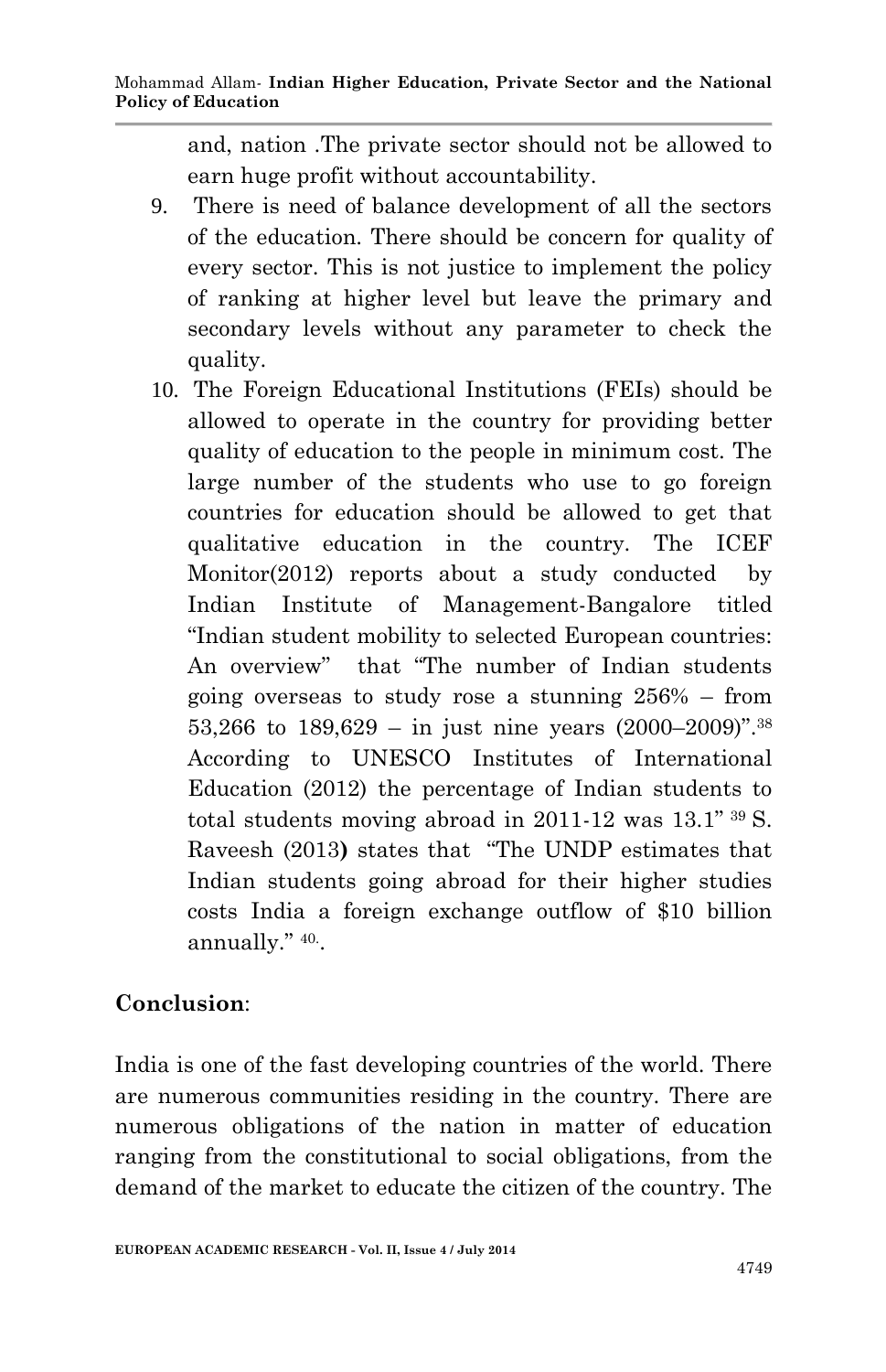growing economy needs well trained human resources .The growing population needs education at reasonable price. The qualitative education is one such factor to produce well developed human resources at higher level. The system of ranking is advocated to ensure the qualitative education. To adopt this system of ranking there is need to consider the aims and objectives of the educational institution for which they were founded, not the interest of the private educational sector alone.

On the basis of the analysis of various segments of the educational sector, the educational policy of the nation has been changing in the favour of private sector by curtailing the constitutional and social roles and sub-standard qualitative education of public sector. The policies of quality education and ranking are making the role of private sector in Indian higher education bigger.

There is need to save the Indian higher education from the profit making industry in the name of demands of the market and economy. The Indian education policy maker and planner should be more concerned to the well balanced development of the nation through meeting the constitutional obligation and social justice than the profit making. The question of the quality should be sorted out by allowing qualitative and well managed institutions to operate in the higher education of the country. The quality of the education should not be sacrificed in the name of economic nationalism of the private sector. The demand of the economy, society and nation is to have balance development of public and private sector in higher education.

#### **REFERENCES**

Census. 2011. *GOI, Provisional Population Totals-India. Size, Growth rate and Distribution of Population*. Chapter-

**EUROPEAN ACADEMIC RESEARCH - Vol. II, Issue 4 / July 2014**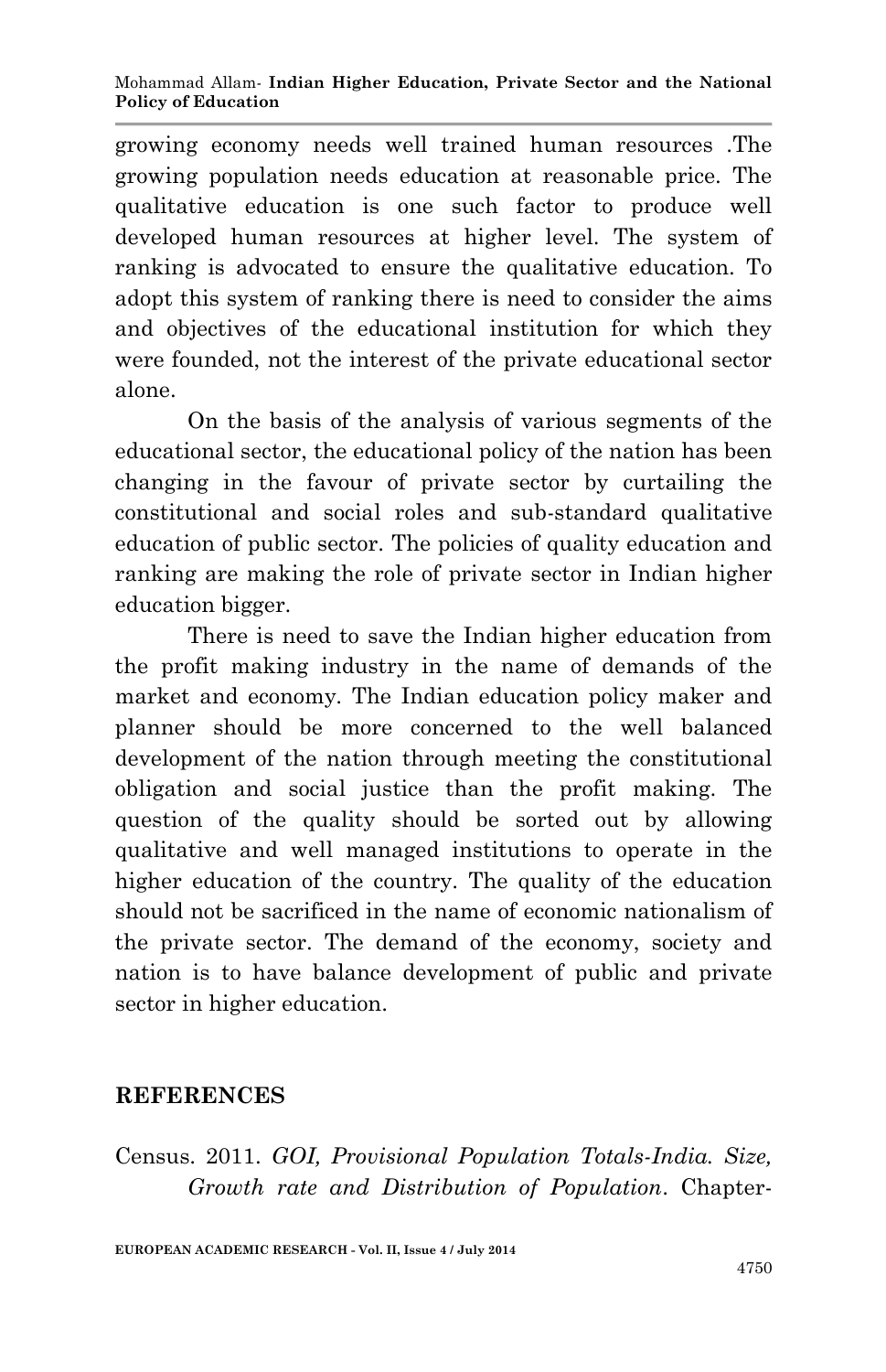3, p-38 http://www.censusindia.gov.in/2011-provresults/data\_files/india/Final\_PPT\_2011\_chapter3.pdf. [1]

- Census. 2011. *GOI, Provisional Population Totals-India*. Office of the Registrar General and Census Commissioner, India Ministry of Home Affairsp-7http://www.censusindia.gov.in/2011 results/data\_files/india/pov\_popu\_total\_presentation\_20 11.pdf [2]
- Census. 2011. *GOI, Provisional Population Totals-India*. Office of the Registrar General and Census Commissioner, India Ministry of Home Affairs p-25 http://www.censusindia.gov.in/2011-provresults/data\_files/india/pov\_popu\_total\_presentation\_20 11.pdf [3]
- Government of India. 2012. *Children in India 2012: A Statistical Appraisal.* Social Statistics Division. Central Statistics Office. Ministry of statistics and Programme Implementation.http://mospi.nic.in/mospi\_new/upload/C hildren\_in\_India\_2012.pdf [4]
- National Commission on Population. 2006. *Population Projections for India and States 2001-2026.* Office of the Registrar General & Census Commissioner, India. p VIII http://www.statehealthsocietybihar.org/survey\_reports/P opulation\_Projection\_Report\_2006.pdf [5]
- Census. 2011. *GOI, Provisional Population Totals-India.* Office of the Registrar General and Census Commissioner, India Ministry of Home Affairs p-45 http://www.censusindia.gov.in/2011-prov results/data\_files/india/pov\_popu\_total\_presentation\_20 11.pdf [6]
- Census. 2011. GOI, Provisional Population Totals-India. Office of the Registrar General and Census Commissioner, India Ministry of Home Affairs. p-46http://www.censusindia.gov.in/2011-prov-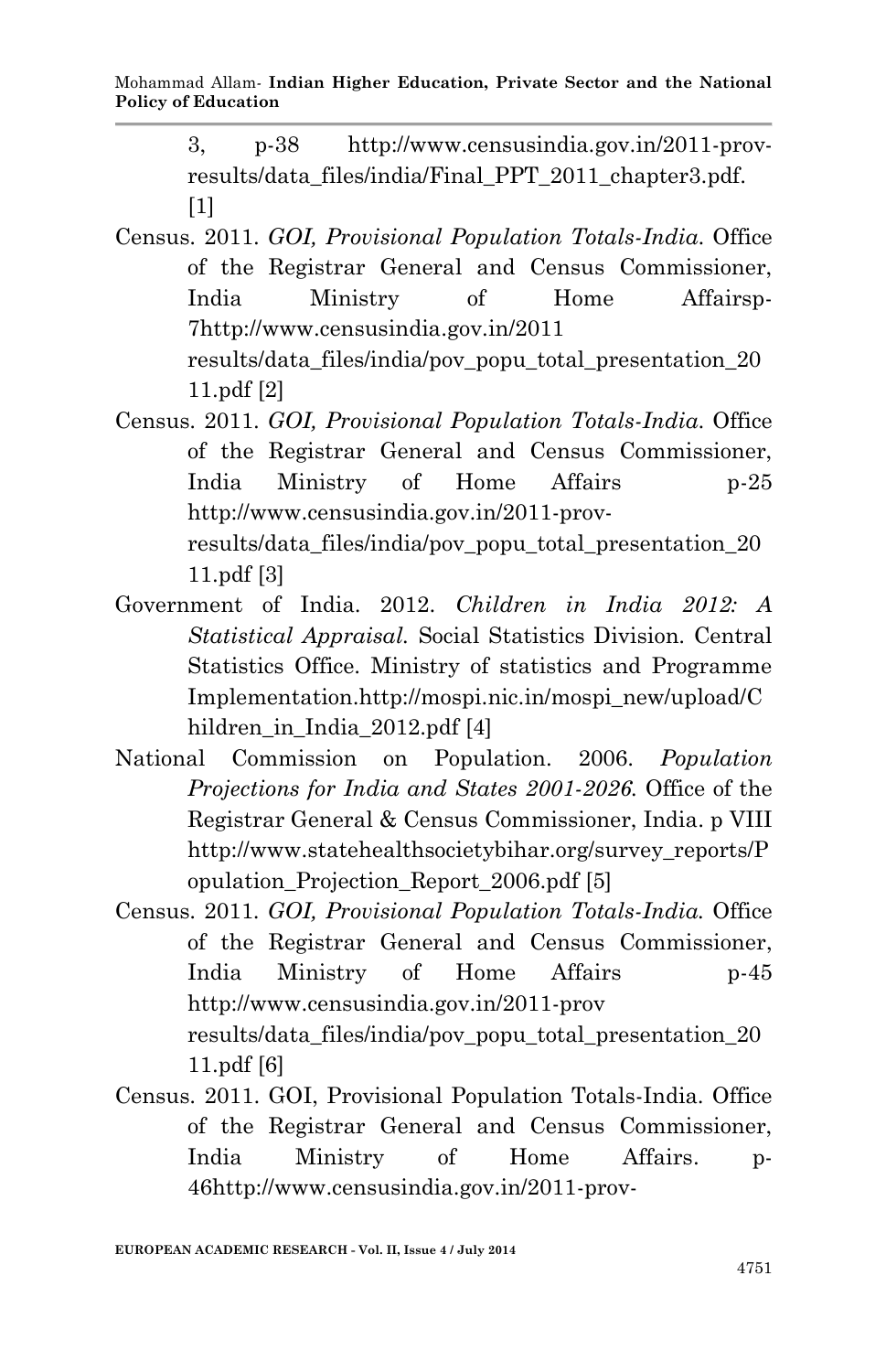results/data\_files/india/pov\_popu\_total\_presentation\_20 11.pdf [7]

- FICCI. 2012. *Higher Education in India: Twelfth Five Year Plan (2012-2017) and beyond*. p-13 http://www.ey.com/Publication/vwLUAssets/Higher\_Edu cation\_in\_India/\$File/EYFICC\_Higher\_Education\_Repor t\_Nov12.pdf [8]
- UNESCO Institute of Statistics. 2014. *All Children in School by 2015 Global Initiative on out-of-School Children.* South Asia Regional Study Covering Bangladesh, India, Pakistan and Sri Lanka. p-v http://www.uis.unesco.org/Library/Documents/out-ofschool-children-south-asia-study-2014-en.pdf [9]
- SAARC Development Goals: India Country Report. 2013. "Statistical Appraisal Central Statistics Office Ministry of Statistics and Programme Implementation, Government of India." http://mospi.nic.in/mospi\_new/upload/SAARC\_Developm ent Goals %20India Country Report 29aug13.pdf [10]
- NSSO Data on Child labour. Ministry of Labour & Employment. GOI: NSSO (66th round of Survey) on Child Labour in Major Indian States, 2009- 12. (Age  $group$   $5-14)$ http://labour.gov.in/upload/uploadfiles/files/Divisions/chil dlabour/NSSOEstimateofChildLabourinMajorIndianStat es.pdf [11]
- *India Tribune*. "Over 60 million Child laborers in India." http://www.indiatribune.com/index.php?option=com\_con tent&id=2884:over-60-million-child-laborers-inindia&Itemid=400 [12]
- Annual Report (2012-13). Department of School Education & Literacy Department of Higher Education. MHRD.GOI. p-56

http://mhrd.gov.in/sites/upload\_files/mhrd/files/AR\_2012 -13.pdf [13]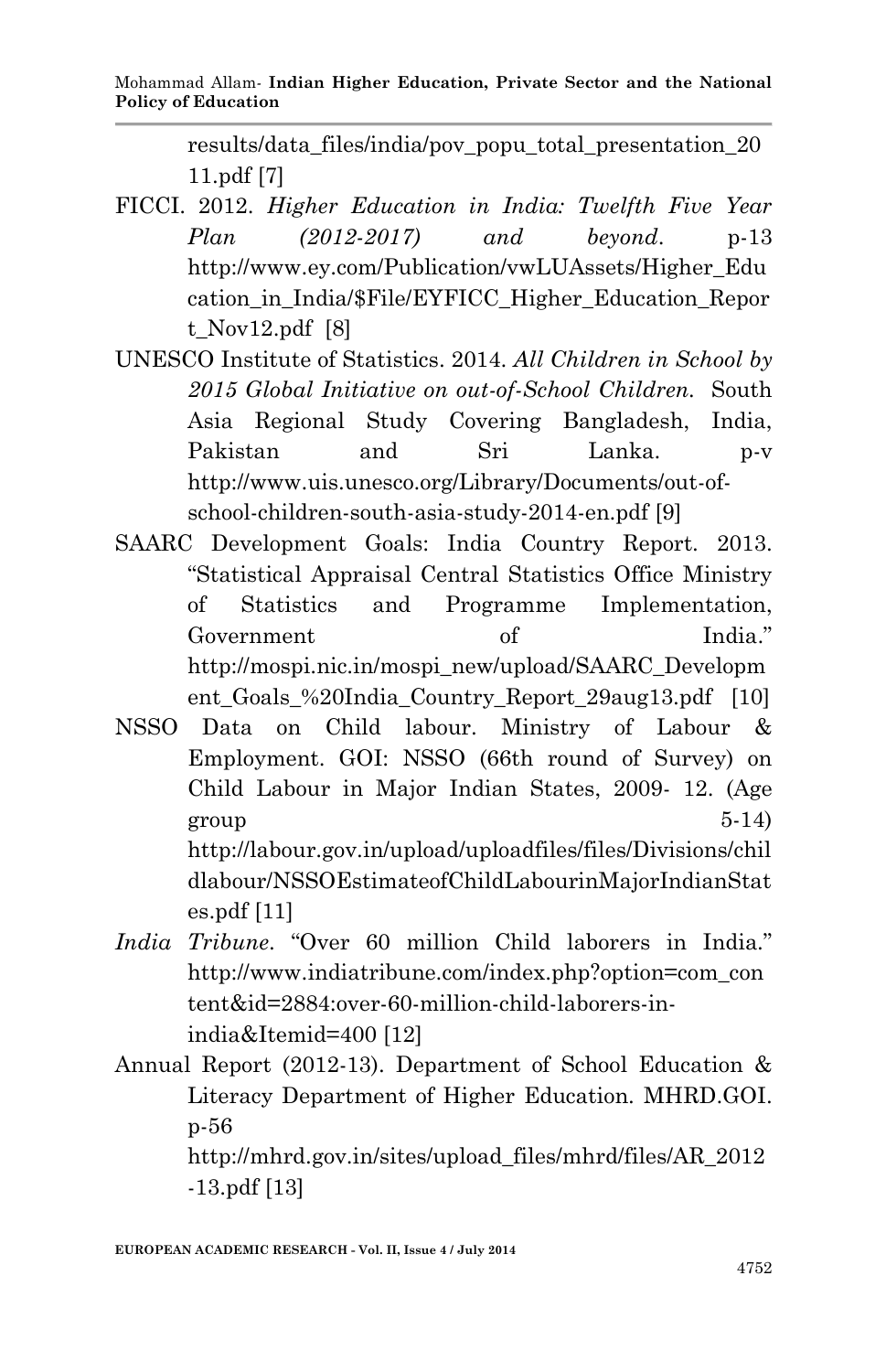- 12 Five Year Plan (2012-17) Inclusive and Qualitative Expansion of Higher Education. UGC.GOI p-09 http://www.ugc.ac.in/ugcpdf/740315\_12FYP.pdf [14]
- All India Council for Technical Education Approval Process Handbook: Vocational Education and Community Colleges Courses & SKP under NVEQF 2013-2014 p-1 http://www.aicte-

india.org/downloads/APH\_NVEQF\_241212\_final.pd [15]

All India Council for Technical Education. Approval Process Handbook: Vocational Education and Community Colleges Courses & SKP under NVEQF 2013-2014 p-15 http://www.aicte-

india.org/downloads/APH\_NVEQF\_241212\_final.pd [16]

All India Council for Technical Education Approval Process Handbook: Vocational Education and Community Colleges Courses & SKP under NVEQF 2013-2014 p-16 http://www.aicte-

india.org/downloads/APH\_NVEQF\_241212\_final.pd [17]

Singh, Ayesha. 2014. "Higher Education a Dream Too High." *Indian Express.* 16th March 2014**.**  http://www.newindianexpress.com/magazine/Higher-Education-A-Dream-Too-

High/2014/03/16/article2107454.ece [18]

FICCI. 2012. "Higher Education in India: Twelfth Five Year Plan (2012-2017) and beyond." Forward; p-5http://www.ey.com/Publication/vwLUAssets/Higher\_Ed ucation\_in\_India/\$File/EY-

FICC Higher Education Report Nov12.pdf [19]

- *Live Mint* & *The Wall Street Journal*. 2014. "India in 2050." March 08, 2014 http://www.livemint.com/Leisure/hbmSAlU0F6xcqnrsbhf BAN/India-in-2050.html [20]
- *The Economic Times*. 2011. "The largest Indian Economy." Dec 27, 2011

http://articles.economictimes.indiatimes.com/2011-12-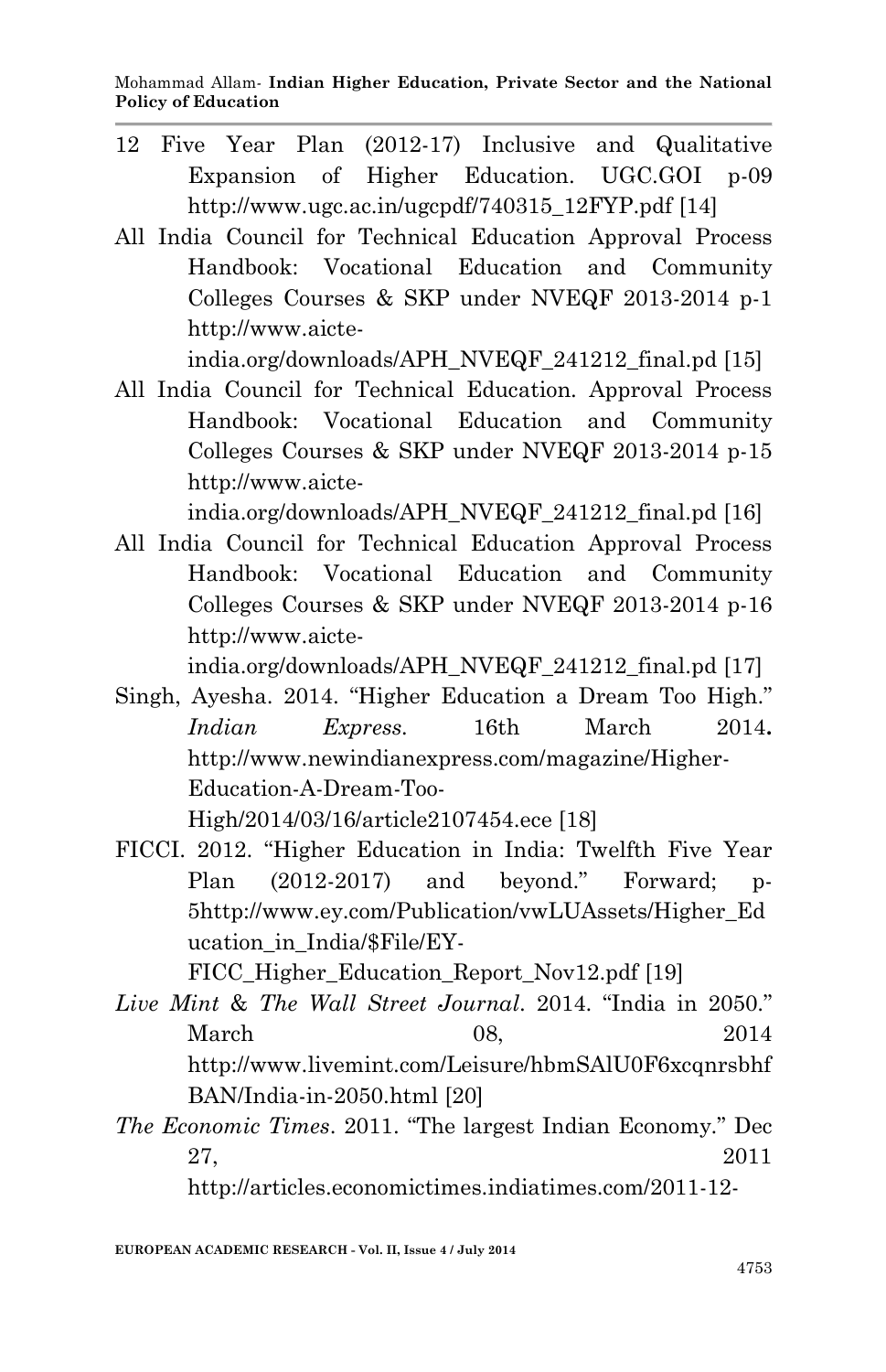27/news/30561428\_1\_largest-economy-indian-economyuk [21]

- Sardana, M.K. 2013. "India Aims at Becoming Global Hub of Supply of Skilled Manpower." p-7 http://isidev.nic.in/pdf/DN1301.pdf [22]
- Sardana, M.K. 2013. "India Aims at Becoming Global Hub of Supply of Skilled Manpower." p-7 http://isidev.nic.in/pdf/DN1301.pdf [23]
- Chauhan, C. 2012. *Hindustan Times*. "Class 7 students better than 50 of India's engineers: Survey." New Delhi, July 24, 2012 http://www.hindustantimes.com/indianews/newdelhi/class--7-students-better-than-50-of-indias-engineers-survey/article1-894986.aspx [24]
- The Wall Street Journal. 2012. "Study: Less Than 10% of Indian MBA Graduates Are 'Employable'" Dec 12, 2012 http://blogs.wsj.com/indiarealtime/2012/12/12/study-lessthan-10-indian-mbas-employable/ [25]
- ASHE. 2013. "Annual Status of Higher Education of States and UTs in India: Ministry of Human Resource Development, Government of India." P-8 https://www.deloitte.com/assets/Dcom-

India/Local%20Assets/Documents/Thoughtware/Annual SstatusofHigherEducationofStatesandUTsinIndia,%202 013.pdf [26]

- The Constitution of India (As modified up to the 1st December, 2007) Government of India, Ministry of Law and Justice. P-23 http://lawmin.nic.in/coi/coiason29july08.pdf [27]
- The University Grants Commission Act, 1956 (As modified up to the 20th December, 1985) and Rules & Regulations Under the act University Grants Commission New Delhi p-10 http://www.ugc.ac.in/oldpdf/ugc\_act.pdf [28]
- Department of Higher Education, Ministry of Human resource Development Government of India (Accessed: 30-04- 2014) http://mhrd.gov.in/instiutions\_imp [29]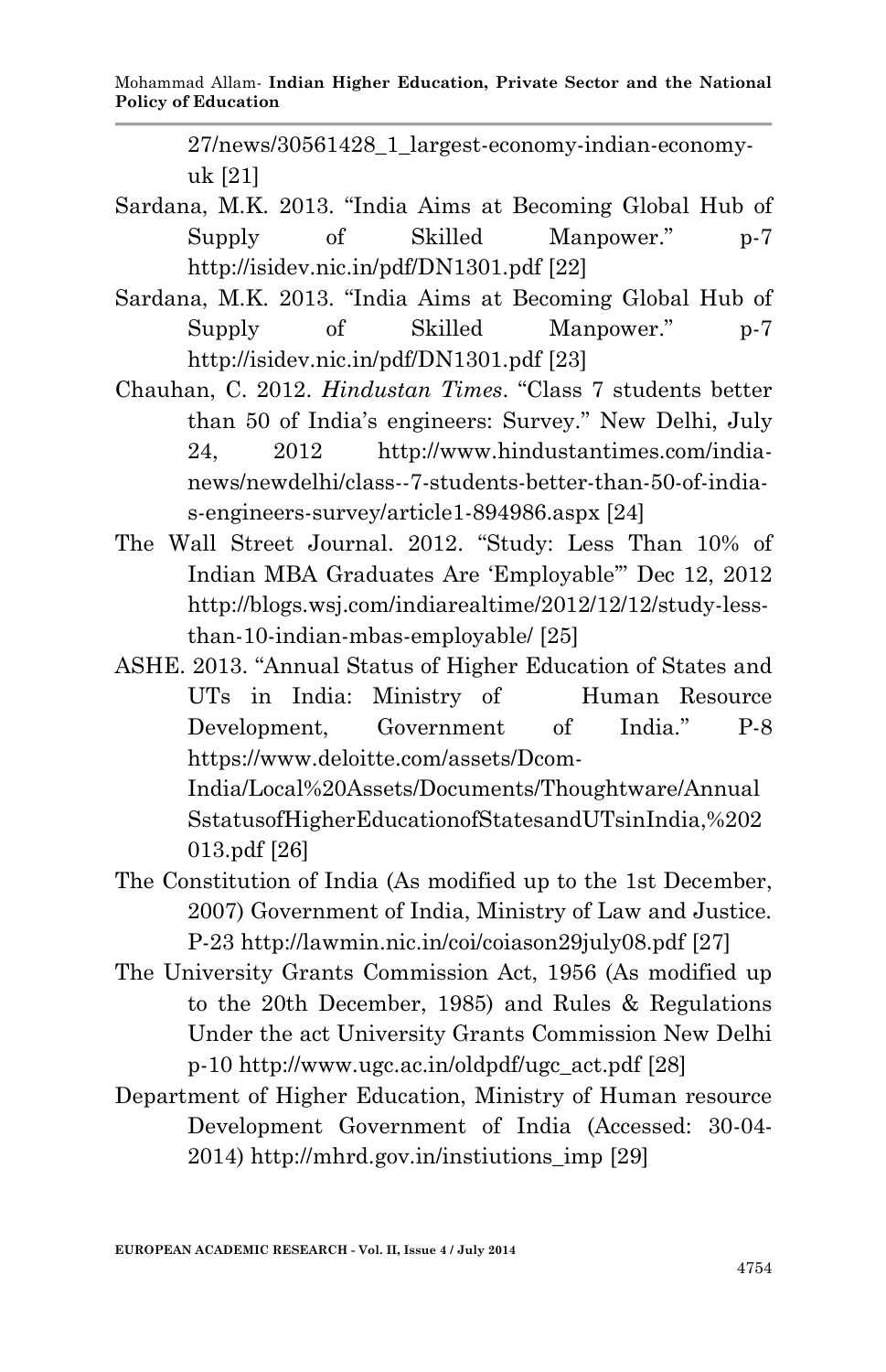- Encyclopedia Britannica. "The post-Independence period in India." (Accessed: 20-04-2014) http://www.britannica.com/EBchecked/topic/179408/educ ation/47708/The-postindependence-period-in-India [30]
- Anand, Geeta. 2011. "India Graduates Millions, but Too Few Are Fit to Hire." April 5, 2011http://online.wsj.com/news/articles/SB10001424052 748703515504576142092863219826?mg=reno64 wsj&url=http%3A%2F%2Fonline.wsj.com%2Farticle%2 FSB10001424052748703515504576142092863219826.ht m" [31]
- ASHE. 2013. Annual Status of Higher Education of States and UTs in India: Ministry of Human Resource Development, Government of India.P-9 https://www.deloitte.com/assets/Dcom-India/Local%20Assets/Documents/Thoughtware/Annual SstatusofHigherEducationofStatesandUTsinIndia,%202
	- 013.pdf [32]
- UNESCO. 2013. Schooling for Millions of Children Jeopardized by Reductions in Aid p-2/UIS/FS/2013/25 http://www.uis.unesco.org/Education/Documents/fs-25 out-of-school-children-en.pdf [33]
- FICCI Higher Education Summit. 2011. Private sector participation in Indian higher education: FICCI http://workspace.unpan.org/sites/internet/Documents/U NPAN92670.pdf [34]
- Vajpayee, B. and Joshi, N. 2008. "CLSA: Asia-Pacific Markets. Indian Education; Sector outlook. Executive summary." p-3http://www.everonn.com/images/CLSA140308.pdf[35]
- FICCI Higher Education Summit. 2011. "Private sector participation in Indian higher education: FICCI." http://workspace.unpan.org/sites/internet/Documents/U NPAN92670.pdf [36]
- ASSOCHAM. 2013. "Indian students spend over Rs 10,000 crore on foreign education per year." December 25, 2013